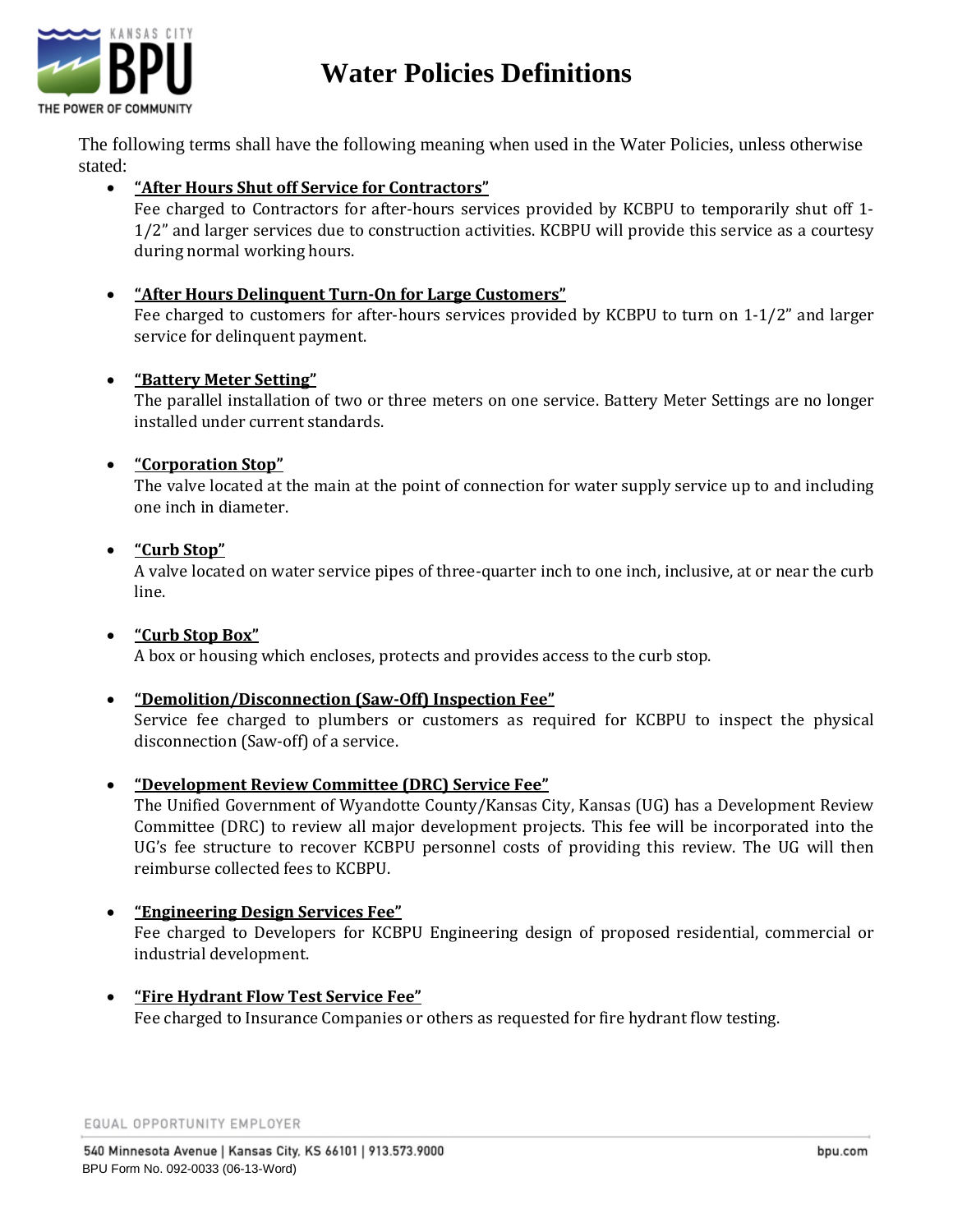

## **Water Policies Definitions**

The following terms shall have the following meaning when used in the Water Policies, unless otherwise stated:

#### **"After Hours Shut off Service for Contractors"**

Fee charged to Contractors for after-hours services provided by KCBPU to temporarily shut off 1- 1/2" and larger services due to construction activities. KCBPU will provide this service as a courtesy during normal working hours.

#### **"After Hours Delinquent Turn-On for Large Customers"**

Fee charged to customers for after-hours services provided by KCBPU to turn on 1-1/2" and larger service for delinquent payment.

#### **"Battery Meter Setting"**

The parallel installation of two or three meters on one service. Battery Meter Settings are no longer installed under current standards.

#### **"Corporation Stop"**

The valve located at the main at the point of connection for water supply service up to and including one inch in diameter.

#### **"Curb Stop"**

A valve located on water service pipes of three-quarter inch to one inch, inclusive, at or near the curb line.

#### **"Curb Stop Box"**

A box or housing which encloses, protects and provides access to the curb stop.

#### **"Demolition/Disconnection (Saw-Off) Inspection Fee"**

Service fee charged to plumbers or customers as required for KCBPU to inspect the physical disconnection (Saw-off) of a service.

**"Development Review Committee (DRC) Service Fee"**

The Unified Government of Wyandotte County/Kansas City, Kansas (UG) has a Development Review Committee (DRC) to review all major development projects. This fee will be incorporated into the UG's fee structure to recover KCBPU personnel costs of providing this review. The UG will then reimburse collected fees to KCBPU.

- **"Engineering Design Services Fee"** Fee charged to Developers for KCBPU Engineering design of proposed residential, commercial or industrial development.
- **"Fire Hydrant Flow Test Service Fee"** Fee charged to Insurance Companies or others as requested for fire hydrant flow testing.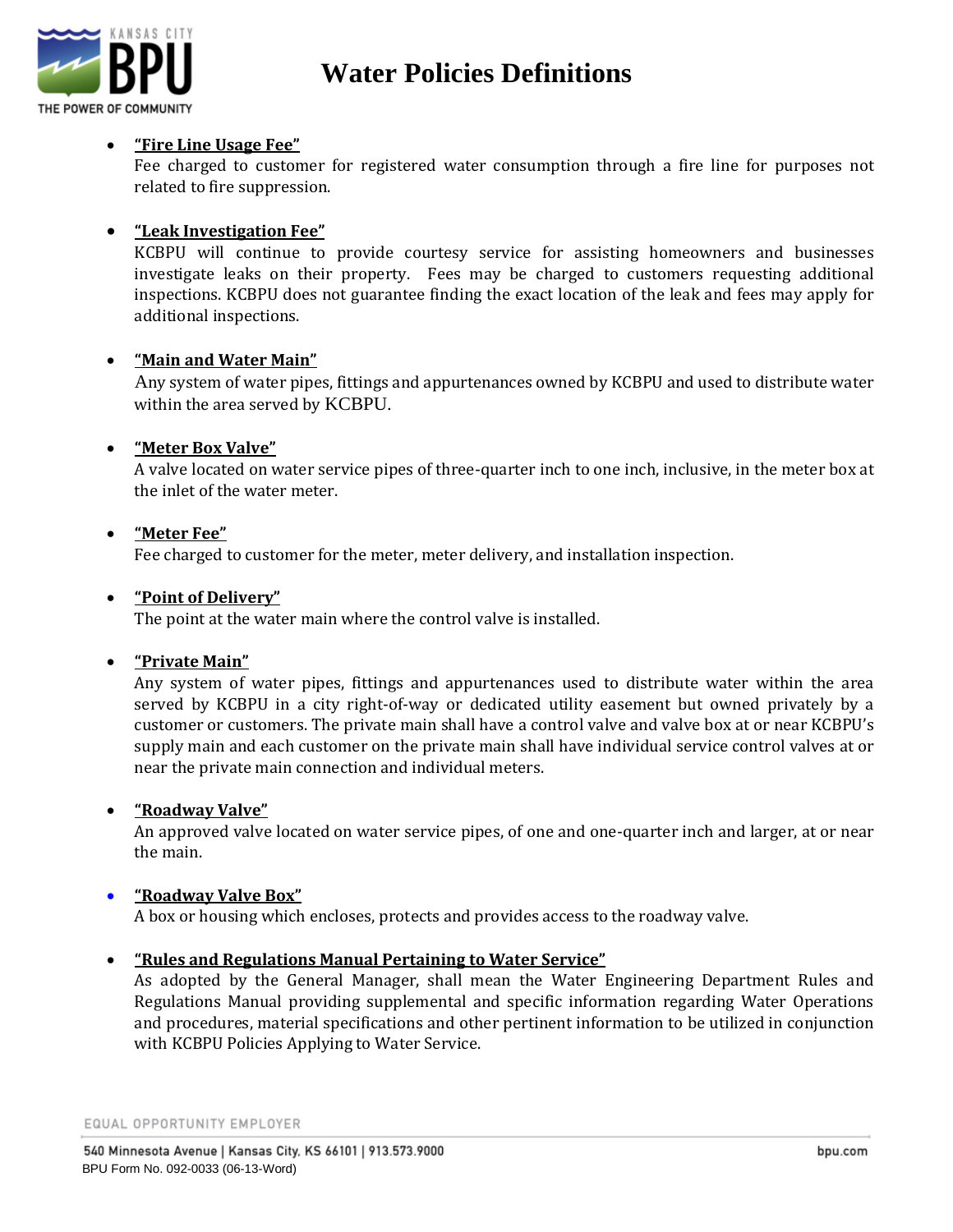

## **Water Policies Definitions**

#### **"Fire Line Usage Fee"**

Fee charged to customer for registered water consumption through a fire line for purposes not related to fire suppression.

#### **"Leak Investigation Fee"**

KCBPU will continue to provide courtesy service for assisting homeowners and businesses investigate leaks on their property. Fees may be charged to customers requesting additional inspections. KCBPU does not guarantee finding the exact location of the leak and fees may apply for additional inspections.

#### **"Main and Water Main"**

Any system of water pipes, fittings and appurtenances owned by KCBPU and used to distribute water within the area served by KCBPU.

#### **"Meter Box Valve"**

A valve located on water service pipes of three-quarter inch to one inch, inclusive, in the meter box at the inlet of the water meter.

#### **"Meter Fee"**

Fee charged to customer for the meter, meter delivery, and installation inspection.

#### **"Point of Delivery"**

The point at the water main where the control valve is installed.

#### **"Private Main"**

Any system of water pipes, fittings and appurtenances used to distribute water within the area served by KCBPU in a city right-of-way or dedicated utility easement but owned privately by a customer or customers. The private main shall have a control valve and valve box at or near KCBPU's supply main and each customer on the private main shall have individual service control valves at or near the private main connection and individual meters.

#### **"Roadway Valve"**

An approved valve located on water service pipes, of one and one-quarter inch and larger, at or near the main.

#### **"Roadway Valve Box"**

A box or housing which encloses, protects and provides access to the roadway valve.

#### **"Rules and Regulations Manual Pertaining to Water Service"**

As adopted by the General Manager, shall mean the Water Engineering Department Rules and Regulations Manual providing supplemental and specific information regarding Water Operations and procedures, material specifications and other pertinent information to be utilized in conjunction with KCBPU Policies Applying to Water Service.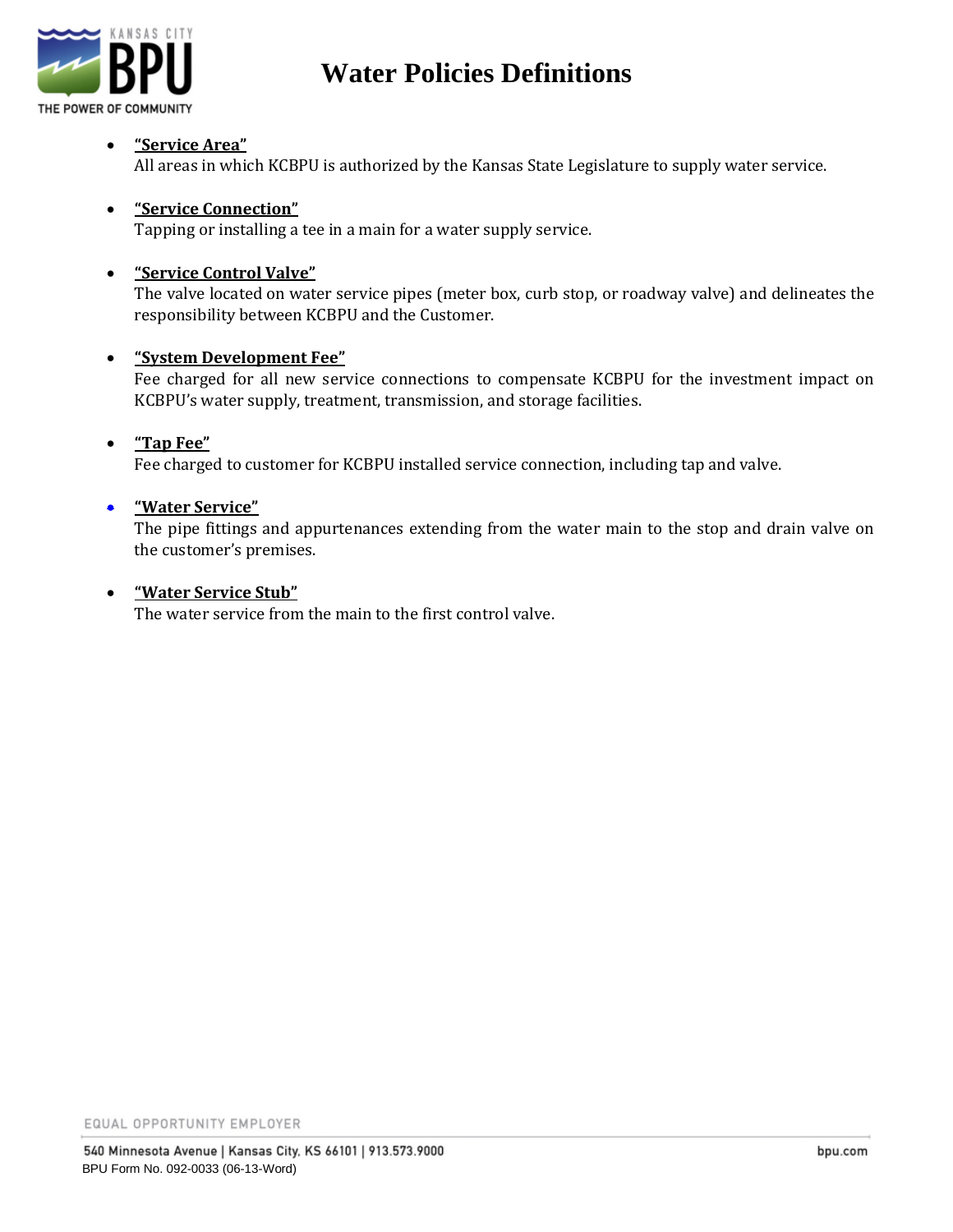

## **Water Policies Definitions**

#### **"Service Area"**

All areas in which KCBPU is authorized by the Kansas State Legislature to supply water service.

#### **"Service Connection"**

Tapping or installing a tee in a main for a water supply service.

#### **"Service Control Valve"**

The valve located on water service pipes (meter box, curb stop, or roadway valve) and delineates the responsibility between KCBPU and the Customer.

#### **"System Development Fee"**

Fee charged for all new service connections to compensate KCBPU for the investment impact on KCBPU's water supply, treatment, transmission, and storage facilities.

#### **"Tap Fee"**

Fee charged to customer for KCBPU installed service connection, including tap and valve.

#### **"Water Service"**

The pipe fittings and appurtenances extending from the water main to the stop and drain valve on the customer's premises.

#### **"Water Service Stub"**

The water service from the main to the first control valve.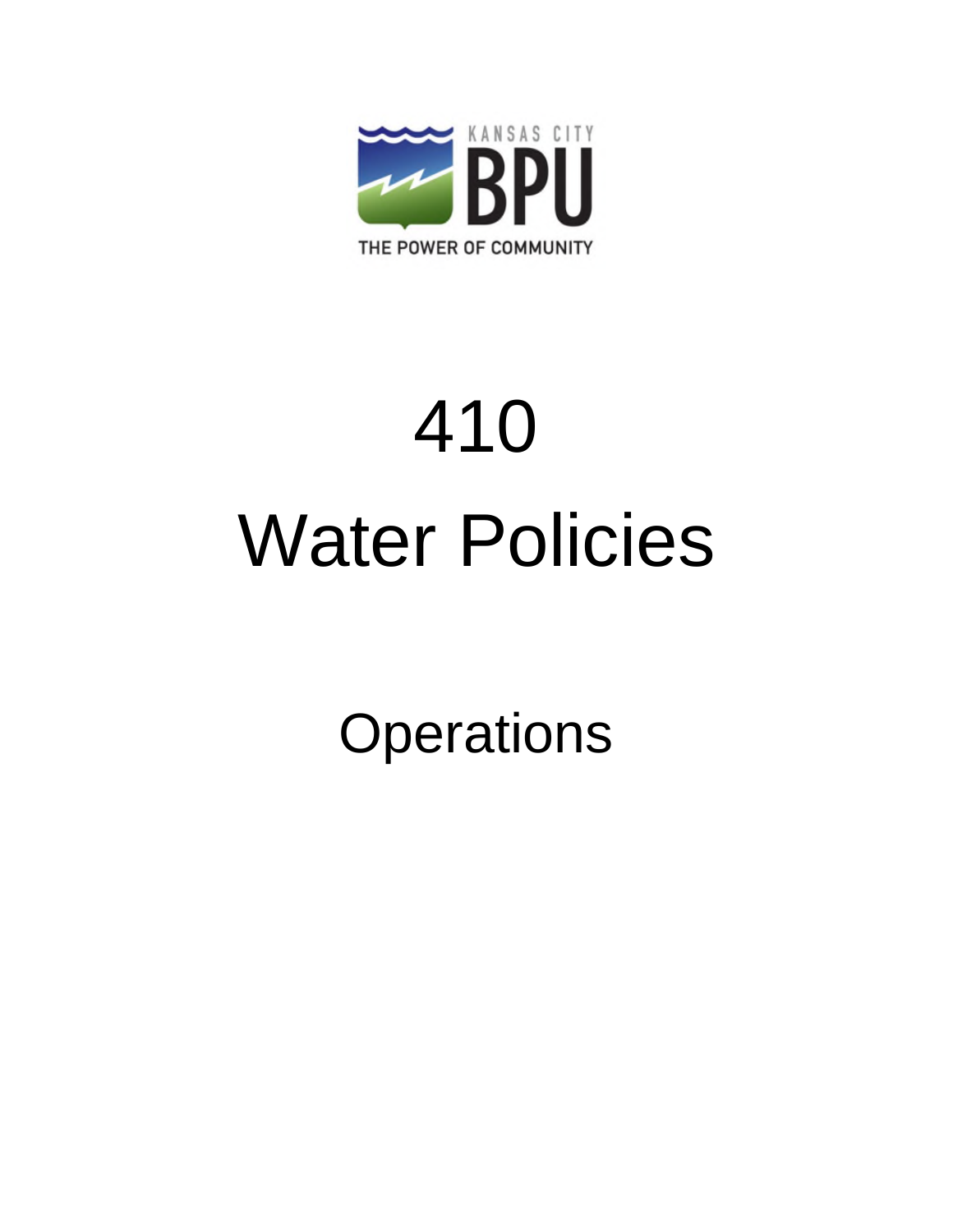

# 410 Water Policies

**Operations**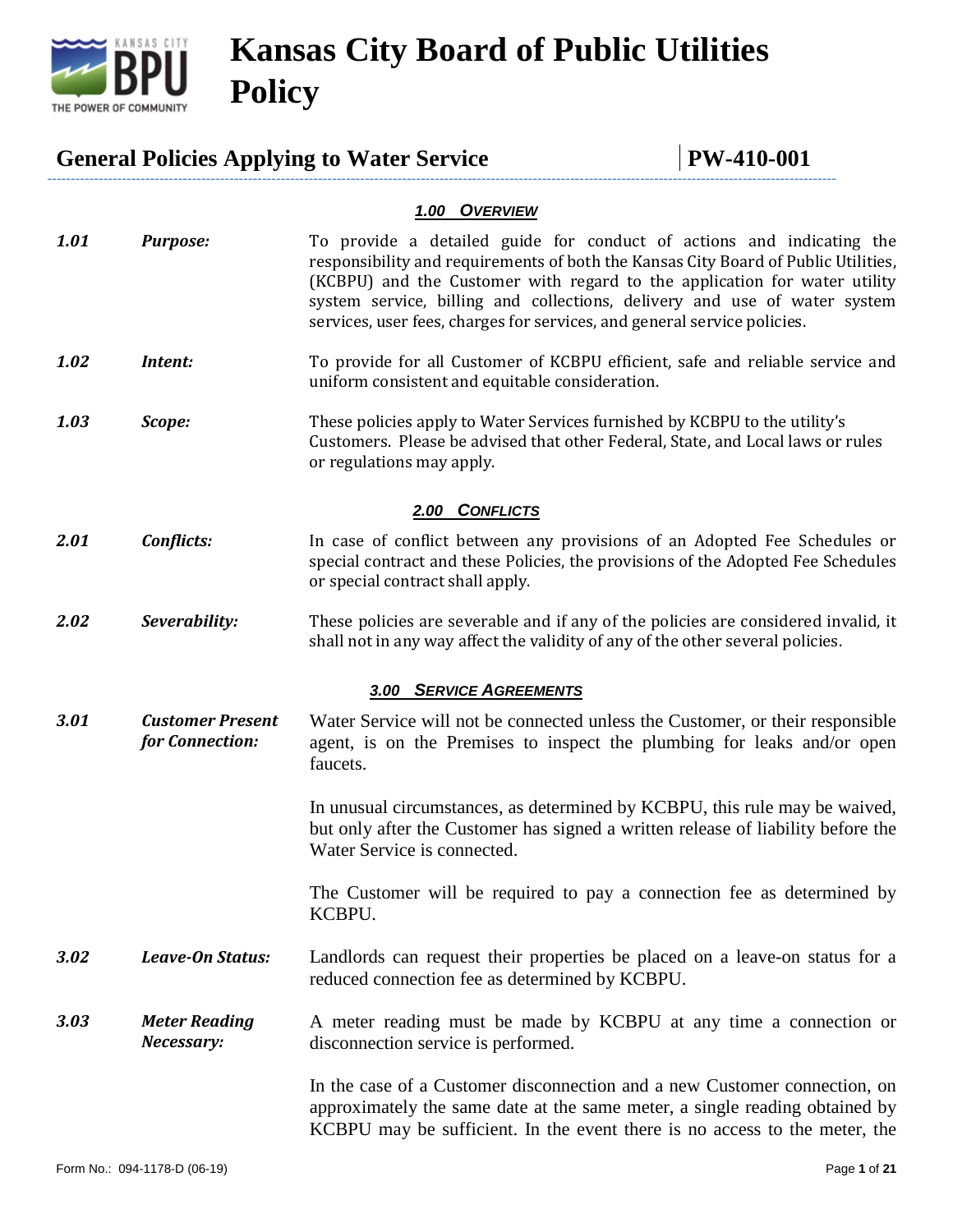

## **Kansas City Board of Public Utilities Policy**

### General Policies Applying to Water Service **PW-410-001**

#### *1.00 OVERVIEW*

- *1.01 Purpose:* To provide a detailed guide for conduct of actions and indicating the responsibility and requirements of both the Kansas City Board of Public Utilities, (KCBPU) and the Customer with regard to the application for water utility system service, billing and collections, delivery and use of water system services, user fees, charges for services, and general service policies.
- *1.02 Intent:* To provide for all Customer of KCBPU efficient, safe and reliable service and uniform consistent and equitable consideration.
- *1.03 Scope:* These policies apply to Water Services furnished by KCBPU to the utility's Customers. Please be advised that other Federal, State, and Local laws or rules or regulations may apply.

#### *2.00 CONFLICTS*

- *2.01 Conflicts:* In case of conflict between any provisions of an Adopted Fee Schedules or special contract and these Policies, the provisions of the Adopted Fee Schedules or special contract shall apply.
- *2.02 Severability:* These policies are severable and if any of the policies are considered invalid, it shall not in any way affect the validity of any of the other several policies.

#### *3.00 SERVICE AGREEMENTS*

*3.01 Customer Present for Connection:* Water Service will not be connected unless the Customer, or their responsible agent, is on the Premises to inspect the plumbing for leaks and/or open faucets.

> In unusual circumstances, as determined by KCBPU, this rule may be waived, but only after the Customer has signed a written release of liability before the Water Service is connected.

> The Customer will be required to pay a connection fee as determined by KCBPU.

- *3.02 Leave-On Status:* Landlords can request their properties be placed on a leave-on status for a reduced connection fee as determined by KCBPU.
- *3.03 Meter Reading Necessary:* A meter reading must be made by KCBPU at any time a connection or disconnection service is performed.

In the case of a Customer disconnection and a new Customer connection, on approximately the same date at the same meter, a single reading obtained by KCBPU may be sufficient. In the event there is no access to the meter, the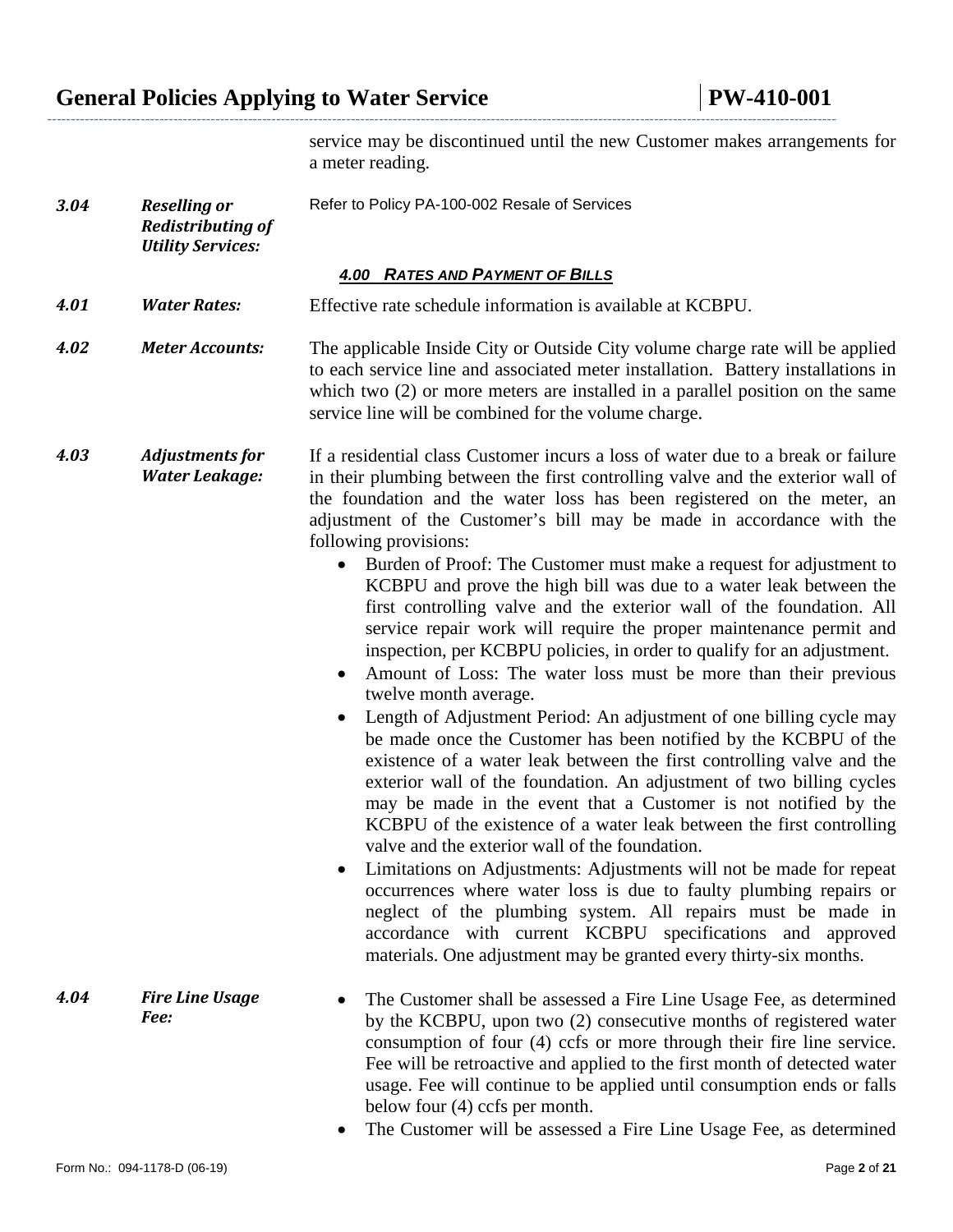service may be discontinued until the new Customer makes arrangements for a meter reading.

| 3.04 | <b>Reselling or</b><br><b>Redistributing of</b><br><b>Utility Services:</b> | Refer to Policy PA-100-002 Resale of Services                                                                                                                                                                                                                                                                                                                                                                                                                                                                                                                                                                                                                                                                                                                                                                                                                                                                                                                                                                                                                                                                                                                                                                                                                                                                                                                                                                                                                                                                                                                                                                                                                                               |  |  |
|------|-----------------------------------------------------------------------------|---------------------------------------------------------------------------------------------------------------------------------------------------------------------------------------------------------------------------------------------------------------------------------------------------------------------------------------------------------------------------------------------------------------------------------------------------------------------------------------------------------------------------------------------------------------------------------------------------------------------------------------------------------------------------------------------------------------------------------------------------------------------------------------------------------------------------------------------------------------------------------------------------------------------------------------------------------------------------------------------------------------------------------------------------------------------------------------------------------------------------------------------------------------------------------------------------------------------------------------------------------------------------------------------------------------------------------------------------------------------------------------------------------------------------------------------------------------------------------------------------------------------------------------------------------------------------------------------------------------------------------------------------------------------------------------------|--|--|
|      |                                                                             | <b>4.00 RATES AND PAYMENT OF BILLS</b>                                                                                                                                                                                                                                                                                                                                                                                                                                                                                                                                                                                                                                                                                                                                                                                                                                                                                                                                                                                                                                                                                                                                                                                                                                                                                                                                                                                                                                                                                                                                                                                                                                                      |  |  |
| 4.01 | <b>Water Rates:</b>                                                         | Effective rate schedule information is available at KCBPU.                                                                                                                                                                                                                                                                                                                                                                                                                                                                                                                                                                                                                                                                                                                                                                                                                                                                                                                                                                                                                                                                                                                                                                                                                                                                                                                                                                                                                                                                                                                                                                                                                                  |  |  |
| 4.02 | <b>Meter Accounts:</b>                                                      | The applicable Inside City or Outside City volume charge rate will be applied<br>to each service line and associated meter installation. Battery installations in<br>which two (2) or more meters are installed in a parallel position on the same<br>service line will be combined for the volume charge.                                                                                                                                                                                                                                                                                                                                                                                                                                                                                                                                                                                                                                                                                                                                                                                                                                                                                                                                                                                                                                                                                                                                                                                                                                                                                                                                                                                  |  |  |
| 4.03 | <b>Adjustments for</b><br><b>Water Leakage:</b>                             | If a residential class Customer incurs a loss of water due to a break or failure<br>in their plumbing between the first controlling valve and the exterior wall of<br>the foundation and the water loss has been registered on the meter, an<br>adjustment of the Customer's bill may be made in accordance with the<br>following provisions:<br>• Burden of Proof: The Customer must make a request for adjustment to<br>KCBPU and prove the high bill was due to a water leak between the<br>first controlling valve and the exterior wall of the foundation. All<br>service repair work will require the proper maintenance permit and<br>inspection, per KCBPU policies, in order to qualify for an adjustment.<br>Amount of Loss: The water loss must be more than their previous<br>$\bullet$<br>twelve month average.<br>Length of Adjustment Period: An adjustment of one billing cycle may<br>$\bullet$<br>be made once the Customer has been notified by the KCBPU of the<br>existence of a water leak between the first controlling valve and the<br>exterior wall of the foundation. An adjustment of two billing cycles<br>may be made in the event that a Customer is not notified by the<br>KCBPU of the existence of a water leak between the first controlling<br>valve and the exterior wall of the foundation.<br>Limitations on Adjustments: Adjustments will not be made for repeat<br>$\bullet$<br>occurrences where water loss is due to faulty plumbing repairs or<br>neglect of the plumbing system. All repairs must be made in<br>accordance with current KCBPU specifications and approved<br>materials. One adjustment may be granted every thirty-six months. |  |  |
| 4.04 | <b>Fire Line Usage</b><br>Fee:                                              | The Customer shall be assessed a Fire Line Usage Fee, as determined<br>٠<br>by the KCBPU, upon two (2) consecutive months of registered water<br>consumption of four (4) ccfs or more through their fire line service.<br>Fee will be retroactive and applied to the first month of detected water<br>usage. Fee will continue to be applied until consumption ends or falls<br>below four (4) ccfs per month.<br>The Customer will be assessed a Fire Line Usage Fee, as determined                                                                                                                                                                                                                                                                                                                                                                                                                                                                                                                                                                                                                                                                                                                                                                                                                                                                                                                                                                                                                                                                                                                                                                                                        |  |  |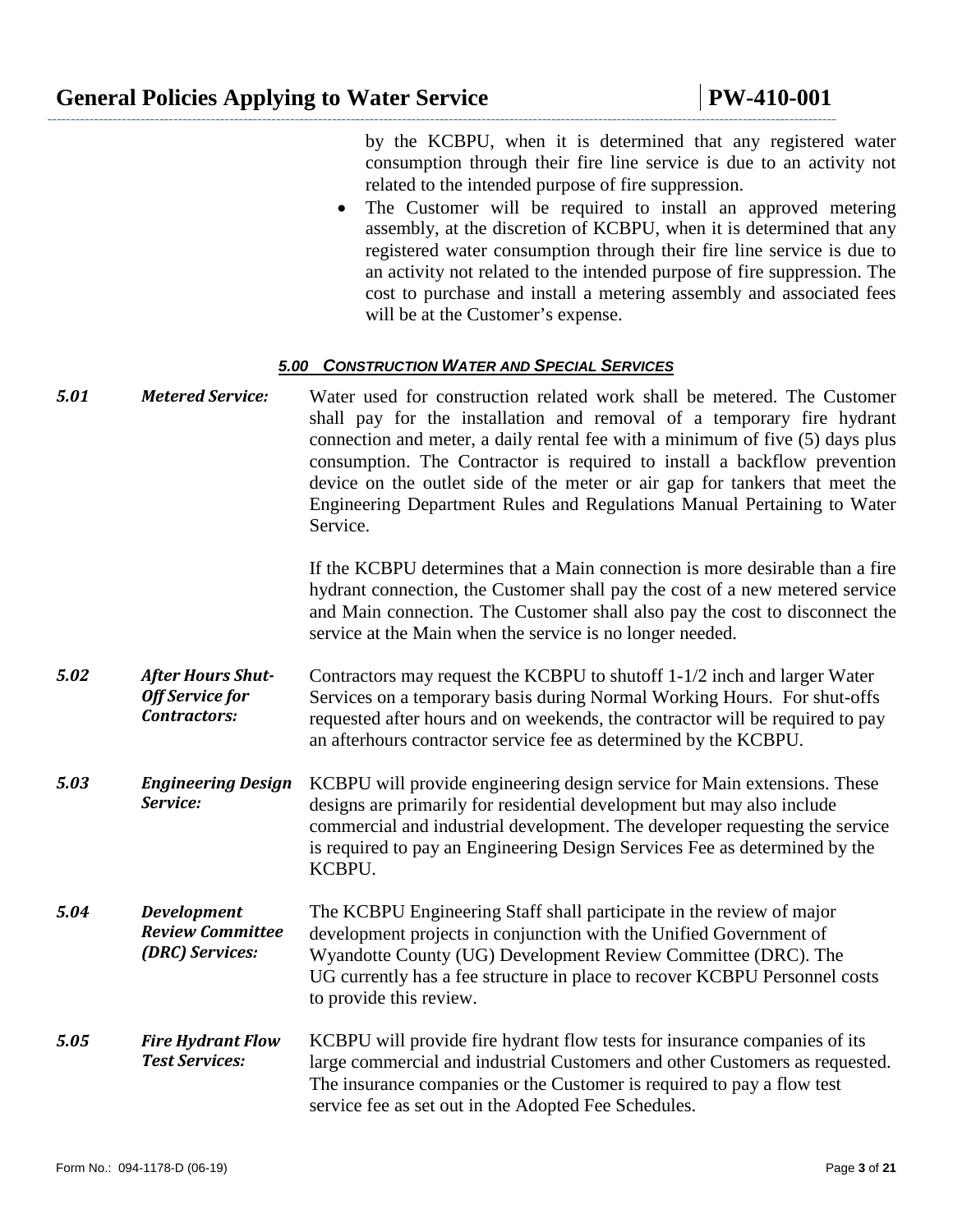by the KCBPU, when it is determined that any registered water consumption through their fire line service is due to an activity not related to the intended purpose of fire suppression.

• The Customer will be required to install an approved metering assembly, at the discretion of KCBPU, when it is determined that any registered water consumption through their fire line service is due to an activity not related to the intended purpose of fire suppression. The cost to purchase and install a metering assembly and associated fees will be at the Customer's expense.

#### *5.00 CONSTRUCTION WATER AND SPECIAL SERVICES*

*5.01 Metered Service:* Water used for construction related work shall be metered. The Customer shall pay for the installation and removal of a temporary fire hydrant connection and meter, a daily rental fee with a minimum of five (5) days plus consumption. The Contractor is required to install a backflow prevention device on the outlet side of the meter or air gap for tankers that meet the Engineering Department Rules and Regulations Manual Pertaining to Water Service.

> If the KCBPU determines that a Main connection is more desirable than a fire hydrant connection, the Customer shall pay the cost of a new metered service and Main connection. The Customer shall also pay the cost to disconnect the service at the Main when the service is no longer needed.

- *5.02 After Hours Shut-Off Service for Contractors:* Contractors may request the KCBPU to shutoff 1-1/2 inch and larger Water Services on a temporary basis during Normal Working Hours. For shut-offs requested after hours and on weekends, the contractor will be required to pay an afterhours contractor service fee as determined by the KCBPU.
- *5.03 Engineering Design Service:* KCBPU will provide engineering design service for Main extensions. These designs are primarily for residential development but may also include commercial and industrial development. The developer requesting the service is required to pay an Engineering Design Services Fee as determined by the KCBPU.
- *5.04 Development Review Committee (DRC) Services:* The KCBPU Engineering Staff shall participate in the review of major development projects in conjunction with the Unified Government of Wyandotte County (UG) Development Review Committee (DRC). The UG currently has a fee structure in place to recover KCBPU Personnel costs to provide this review.
- *5.05 Fire Hydrant Flow Test Services:* KCBPU will provide fire hydrant flow tests for insurance companies of its large commercial and industrial Customers and other Customers as requested. The insurance companies or the Customer is required to pay a flow test service fee as set out in the Adopted Fee Schedules.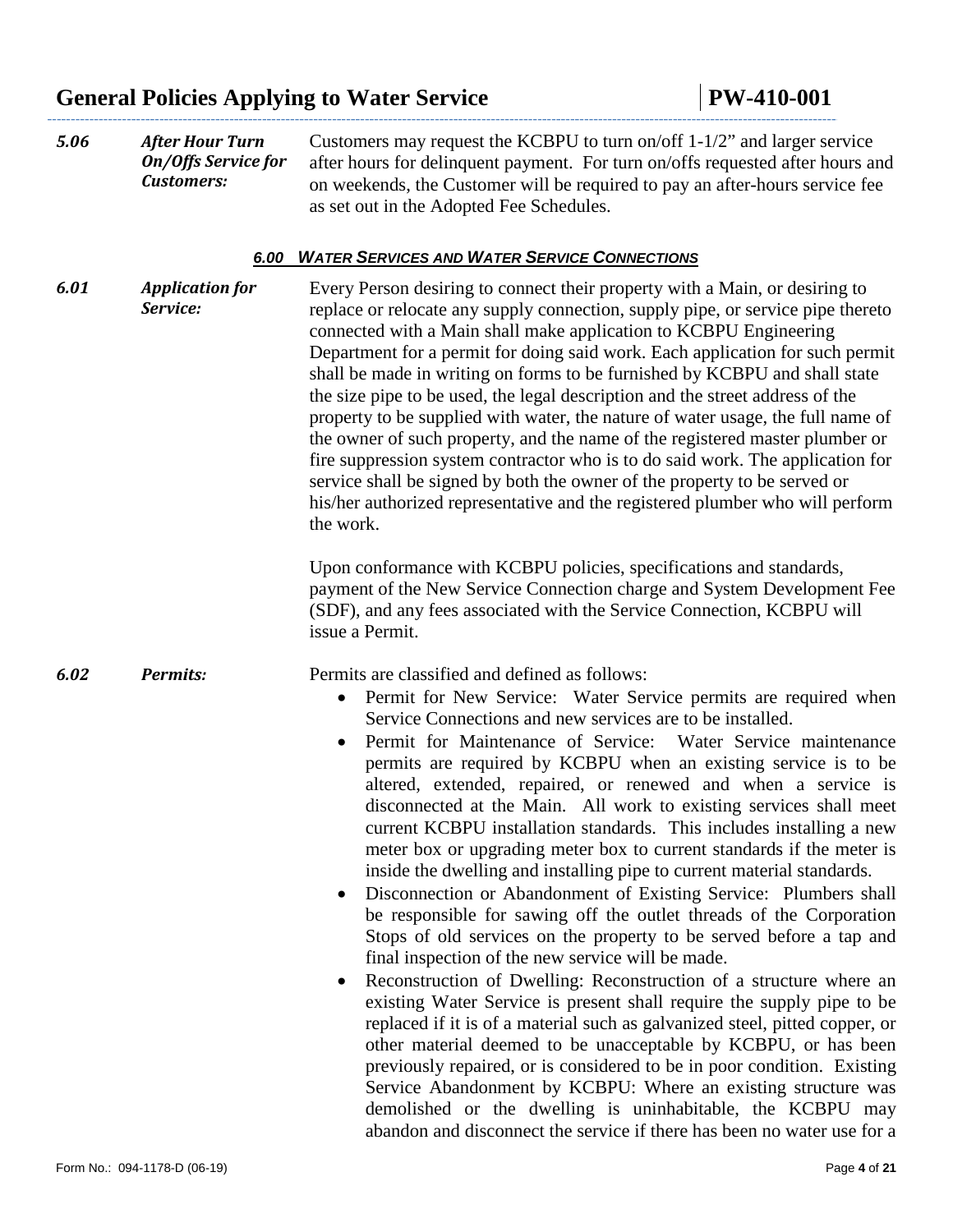| 5.06 | <b>After Hour Turn</b><br><b>On/Offs Service for</b><br><b>Customers:</b> | Customers may request the KCBPU to turn on/off $1-1/2$ " and larger service<br>after hours for delinquent payment. For turn on/offs requested after hours and<br>on weekends, the Customer will be required to pay an after-hours service fee<br>as set out in the Adopted Fee Schedules.                                                                                                                                                                                                                                                                                                                                                                                                                                                                                                                                                                                                                                                                                                                                                                                                                                                                                                                                                                                                                                                                                                                                                                                                                                                                                                           |  |  |  |
|------|---------------------------------------------------------------------------|-----------------------------------------------------------------------------------------------------------------------------------------------------------------------------------------------------------------------------------------------------------------------------------------------------------------------------------------------------------------------------------------------------------------------------------------------------------------------------------------------------------------------------------------------------------------------------------------------------------------------------------------------------------------------------------------------------------------------------------------------------------------------------------------------------------------------------------------------------------------------------------------------------------------------------------------------------------------------------------------------------------------------------------------------------------------------------------------------------------------------------------------------------------------------------------------------------------------------------------------------------------------------------------------------------------------------------------------------------------------------------------------------------------------------------------------------------------------------------------------------------------------------------------------------------------------------------------------------------|--|--|--|
|      | 6.00                                                                      | <b>WATER SERVICES AND WATER SERVICE CONNECTIONS</b>                                                                                                                                                                                                                                                                                                                                                                                                                                                                                                                                                                                                                                                                                                                                                                                                                                                                                                                                                                                                                                                                                                                                                                                                                                                                                                                                                                                                                                                                                                                                                 |  |  |  |
| 6.01 | <b>Application for</b><br>Service:                                        | Every Person desiring to connect their property with a Main, or desiring to<br>replace or relocate any supply connection, supply pipe, or service pipe thereto<br>connected with a Main shall make application to KCBPU Engineering<br>Department for a permit for doing said work. Each application for such permit<br>shall be made in writing on forms to be furnished by KCBPU and shall state<br>the size pipe to be used, the legal description and the street address of the<br>property to be supplied with water, the nature of water usage, the full name of<br>the owner of such property, and the name of the registered master plumber or<br>fire suppression system contractor who is to do said work. The application for<br>service shall be signed by both the owner of the property to be served or<br>his/her authorized representative and the registered plumber who will perform<br>the work.                                                                                                                                                                                                                                                                                                                                                                                                                                                                                                                                                                                                                                                                                 |  |  |  |
|      |                                                                           | Upon conformance with KCBPU policies, specifications and standards,<br>payment of the New Service Connection charge and System Development Fee<br>(SDF), and any fees associated with the Service Connection, KCBPU will<br>issue a Permit.                                                                                                                                                                                                                                                                                                                                                                                                                                                                                                                                                                                                                                                                                                                                                                                                                                                                                                                                                                                                                                                                                                                                                                                                                                                                                                                                                         |  |  |  |
| 6.02 | <b>Permits:</b>                                                           | Permits are classified and defined as follows:<br>Permit for New Service: Water Service permits are required when<br>$\bullet$<br>Service Connections and new services are to be installed.<br>Permit for Maintenance of Service: Water Service maintenance<br>$\bullet$<br>permits are required by KCBPU when an existing service is to be<br>altered, extended, repaired, or renewed and when a service is<br>disconnected at the Main. All work to existing services shall meet<br>current KCBPU installation standards. This includes installing a new<br>meter box or upgrading meter box to current standards if the meter is<br>inside the dwelling and installing pipe to current material standards.<br>Disconnection or Abandonment of Existing Service: Plumbers shall<br>$\bullet$<br>be responsible for sawing off the outlet threads of the Corporation<br>Stops of old services on the property to be served before a tap and<br>final inspection of the new service will be made.<br>Reconstruction of Dwelling: Reconstruction of a structure where an<br>$\bullet$<br>existing Water Service is present shall require the supply pipe to be<br>replaced if it is of a material such as galvanized steel, pitted copper, or<br>other material deemed to be unacceptable by KCBPU, or has been<br>previously repaired, or is considered to be in poor condition. Existing<br>Service Abandonment by KCBPU: Where an existing structure was<br>demolished or the dwelling is uninhabitable, the KCBPU may<br>abandon and disconnect the service if there has been no water use for a |  |  |  |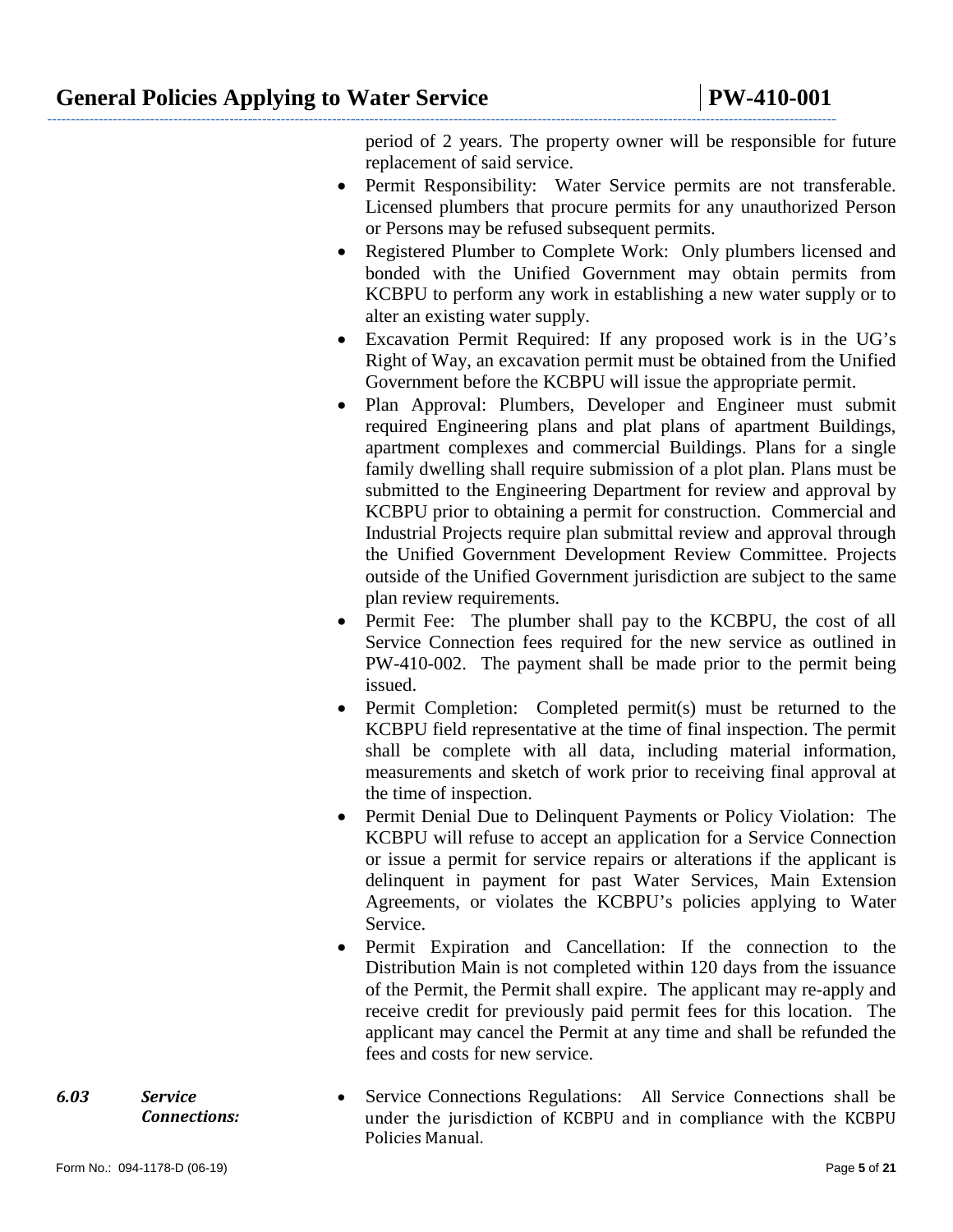period of 2 years. The property owner will be responsible for future replacement of said service.

- Permit Responsibility: Water Service permits are not transferable. Licensed plumbers that procure permits for any unauthorized Person or Persons may be refused subsequent permits.
- Registered Plumber to Complete Work: Only plumbers licensed and bonded with the Unified Government may obtain permits from KCBPU to perform any work in establishing a new water supply or to alter an existing water supply.
- Excavation Permit Required: If any proposed work is in the UG's Right of Way, an excavation permit must be obtained from the Unified Government before the KCBPU will issue the appropriate permit.
- Plan Approval: Plumbers, Developer and Engineer must submit required Engineering plans and plat plans of apartment Buildings, apartment complexes and commercial Buildings. Plans for a single family dwelling shall require submission of a plot plan. Plans must be submitted to the Engineering Department for review and approval by KCBPU prior to obtaining a permit for construction. Commercial and Industrial Projects require plan submittal review and approval through the Unified Government Development Review Committee. Projects outside of the Unified Government jurisdiction are subject to the same plan review requirements.
- Permit Fee: The plumber shall pay to the KCBPU, the cost of all Service Connection fees required for the new service as outlined in PW-410-002. The payment shall be made prior to the permit being issued.
- Permit Completion: Completed permit(s) must be returned to the KCBPU field representative at the time of final inspection. The permit shall be complete with all data, including material information, measurements and sketch of work prior to receiving final approval at the time of inspection.
- Permit Denial Due to Delinquent Payments or Policy Violation: The KCBPU will refuse to accept an application for a Service Connection or issue a permit for service repairs or alterations if the applicant is delinquent in payment for past Water Services, Main Extension Agreements, or violates the KCBPU's policies applying to Water Service.
- Permit Expiration and Cancellation: If the connection to the Distribution Main is not completed within 120 days from the issuance of the Permit, the Permit shall expire. The applicant may re-apply and receive credit for previously paid permit fees for this location. The applicant may cancel the Permit at any time and shall be refunded the fees and costs for new service.
- Service Connections Regulations: All Service Connections shall be under the jurisdiction of KCBPU and in compliance with the KCBPU Policies Manual.

*Connections:*

*6.03 Service*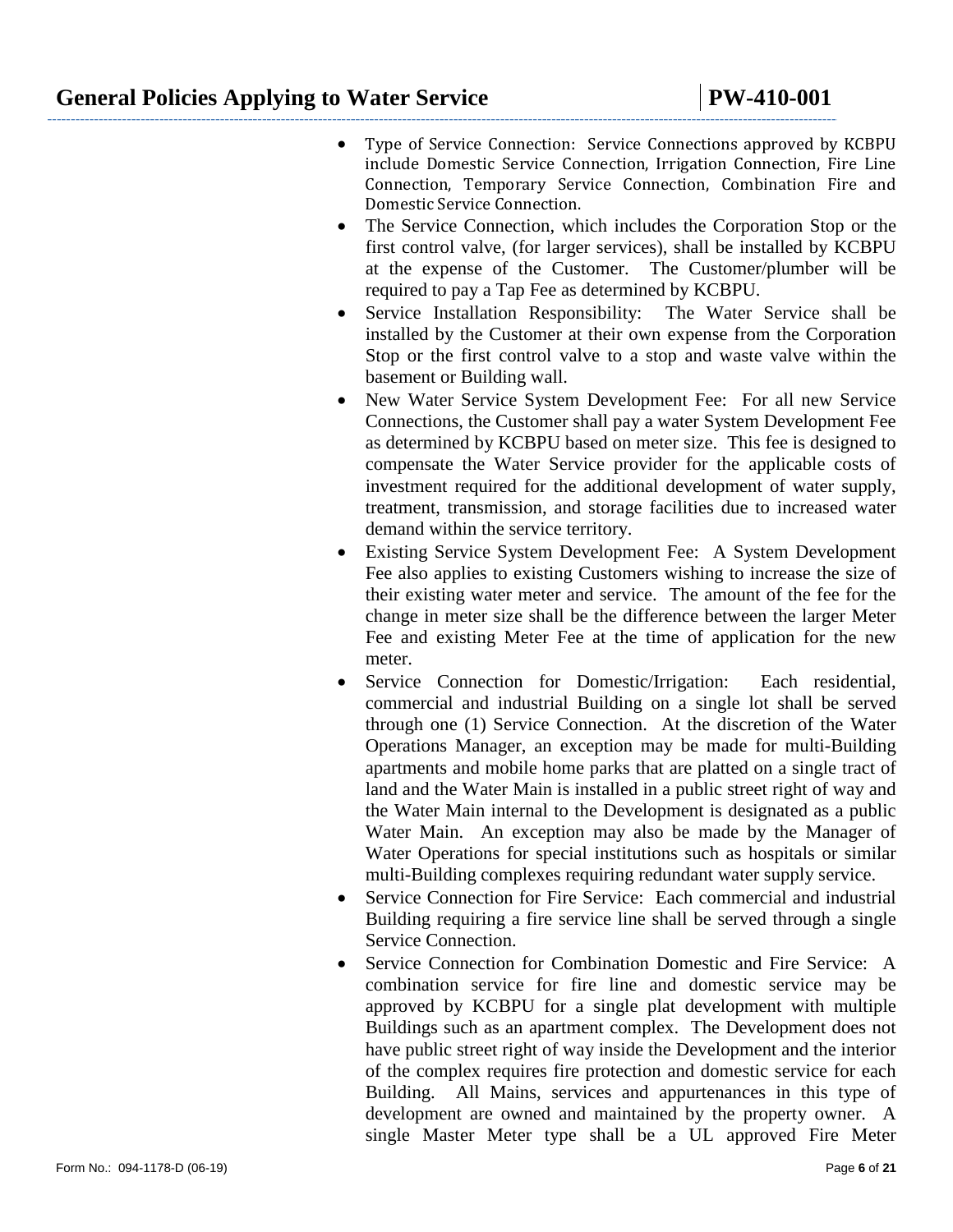- Type of Service Connection: Service Connections approved by KCBPU include Domestic Service Connection, Irrigation Connection, Fire Line Connection, Temporary Service Connection, Combination Fire and Domestic Service Connection.
- The Service Connection, which includes the Corporation Stop or the first control valve, (for larger services), shall be installed by KCBPU at the expense of the Customer. The Customer/plumber will be required to pay a Tap Fee as determined by KCBPU.
- Service Installation Responsibility: The Water Service shall be installed by the Customer at their own expense from the Corporation Stop or the first control valve to a stop and waste valve within the basement or Building wall.
- New Water Service System Development Fee: For all new Service Connections, the Customer shall pay a water System Development Fee as determined by KCBPU based on meter size. This fee is designed to compensate the Water Service provider for the applicable costs of investment required for the additional development of water supply, treatment, transmission, and storage facilities due to increased water demand within the service territory.
- Existing Service System Development Fee: A System Development Fee also applies to existing Customers wishing to increase the size of their existing water meter and service. The amount of the fee for the change in meter size shall be the difference between the larger Meter Fee and existing Meter Fee at the time of application for the new meter.
- Service Connection for Domestic/Irrigation: Each residential, commercial and industrial Building on a single lot shall be served through one (1) Service Connection. At the discretion of the Water Operations Manager, an exception may be made for multi-Building apartments and mobile home parks that are platted on a single tract of land and the Water Main is installed in a public street right of way and the Water Main internal to the Development is designated as a public Water Main. An exception may also be made by the Manager of Water Operations for special institutions such as hospitals or similar multi-Building complexes requiring redundant water supply service.
- Service Connection for Fire Service: Each commercial and industrial Building requiring a fire service line shall be served through a single Service Connection.
- Service Connection for Combination Domestic and Fire Service: A combination service for fire line and domestic service may be approved by KCBPU for a single plat development with multiple Buildings such as an apartment complex. The Development does not have public street right of way inside the Development and the interior of the complex requires fire protection and domestic service for each Building. All Mains, services and appurtenances in this type of development are owned and maintained by the property owner. A single Master Meter type shall be a UL approved Fire Meter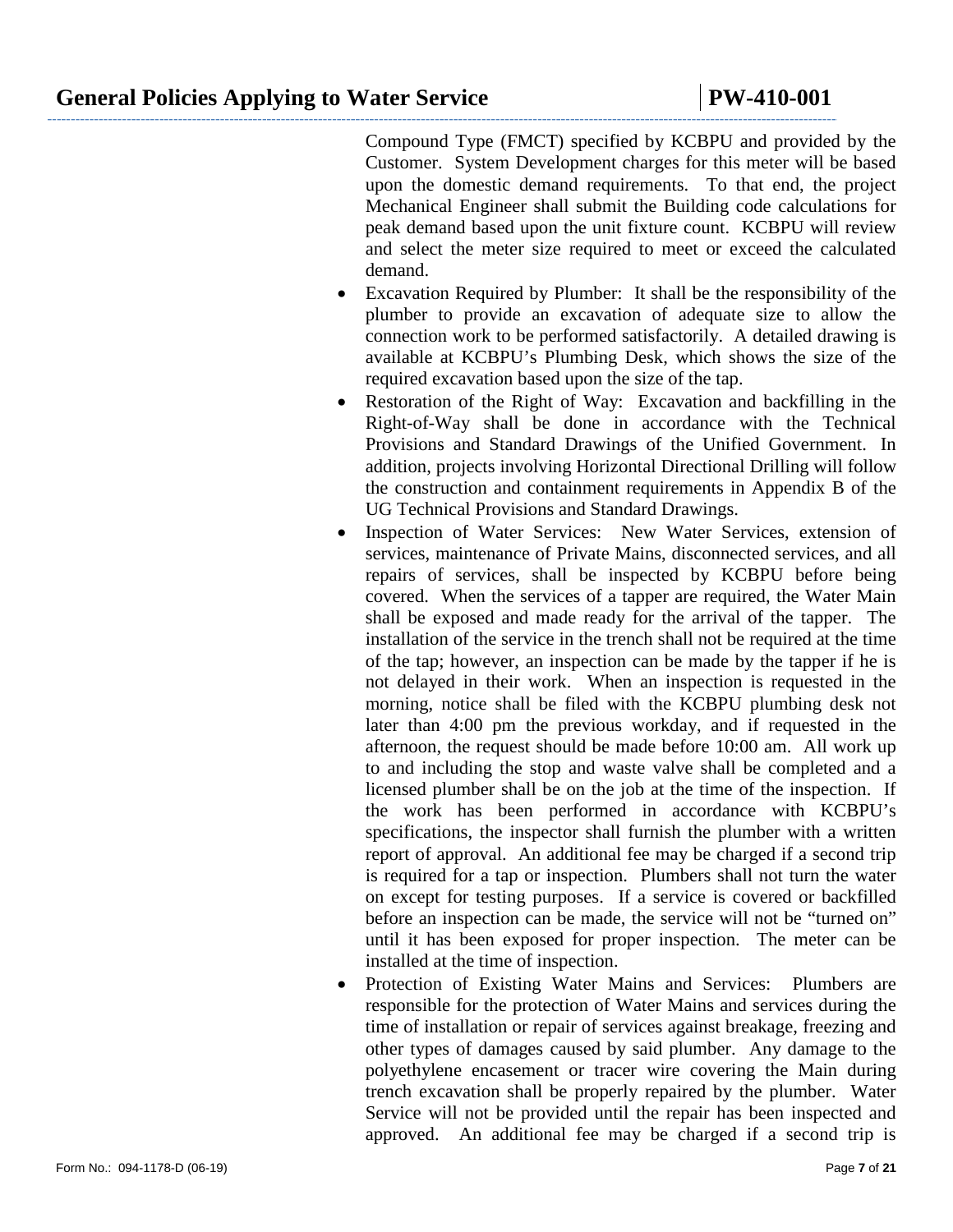Compound Type (FMCT) specified by KCBPU and provided by the Customer. System Development charges for this meter will be based upon the domestic demand requirements. To that end, the project Mechanical Engineer shall submit the Building code calculations for peak demand based upon the unit fixture count. KCBPU will review and select the meter size required to meet or exceed the calculated demand.

- Excavation Required by Plumber: It shall be the responsibility of the plumber to provide an excavation of adequate size to allow the connection work to be performed satisfactorily. A detailed drawing is available at KCBPU's Plumbing Desk, which shows the size of the required excavation based upon the size of the tap.
- Restoration of the Right of Way: Excavation and backfilling in the Right-of-Way shall be done in accordance with the Technical Provisions and Standard Drawings of the Unified Government. In addition, projects involving Horizontal Directional Drilling will follow the construction and containment requirements in Appendix B of the UG Technical Provisions and Standard Drawings.
- Inspection of Water Services: New Water Services, extension of services, maintenance of Private Mains, disconnected services, and all repairs of services, shall be inspected by KCBPU before being covered. When the services of a tapper are required, the Water Main shall be exposed and made ready for the arrival of the tapper. The installation of the service in the trench shall not be required at the time of the tap; however, an inspection can be made by the tapper if he is not delayed in their work. When an inspection is requested in the morning, notice shall be filed with the KCBPU plumbing desk not later than 4:00 pm the previous workday, and if requested in the afternoon, the request should be made before 10:00 am. All work up to and including the stop and waste valve shall be completed and a licensed plumber shall be on the job at the time of the inspection. If the work has been performed in accordance with KCBPU's specifications, the inspector shall furnish the plumber with a written report of approval. An additional fee may be charged if a second trip is required for a tap or inspection. Plumbers shall not turn the water on except for testing purposes. If a service is covered or backfilled before an inspection can be made, the service will not be "turned on" until it has been exposed for proper inspection. The meter can be installed at the time of inspection.
- Protection of Existing Water Mains and Services: Plumbers are responsible for the protection of Water Mains and services during the time of installation or repair of services against breakage, freezing and other types of damages caused by said plumber. Any damage to the polyethylene encasement or tracer wire covering the Main during trench excavation shall be properly repaired by the plumber. Water Service will not be provided until the repair has been inspected and approved. An additional fee may be charged if a second trip is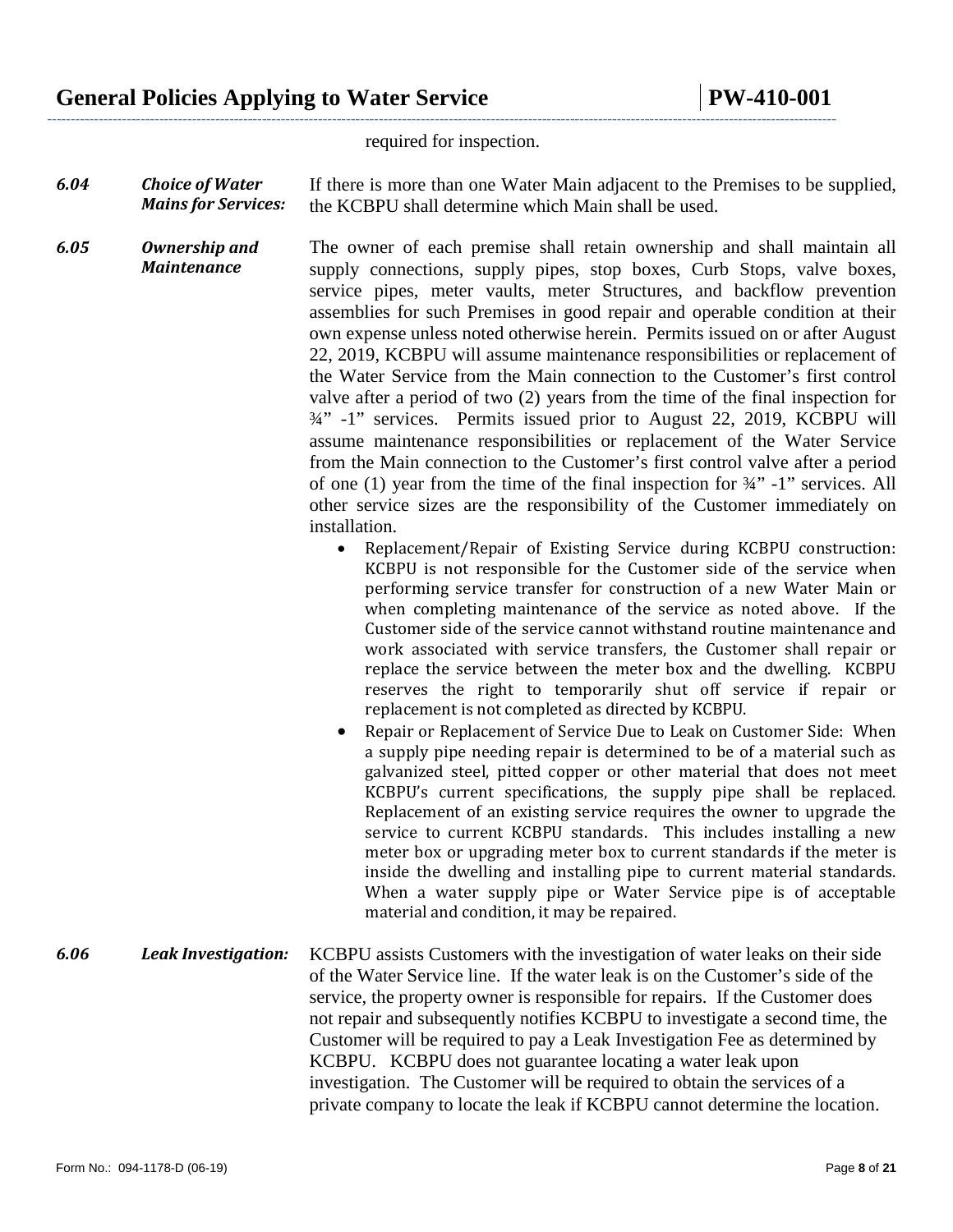required for inspection.

- *6.04 Choice of Water Mains for Services:* If there is more than one Water Main adjacent to the Premises to be supplied, the KCBPU shall determine which Main shall be used.
- *6.05 Ownership and Maintenance* The owner of each premise shall retain ownership and shall maintain all supply connections, supply pipes, stop boxes, Curb Stops, valve boxes, service pipes, meter vaults, meter Structures, and backflow prevention assemblies for such Premises in good repair and operable condition at their own expense unless noted otherwise herein. Permits issued on or after August 22, 2019, KCBPU will assume maintenance responsibilities or replacement of the Water Service from the Main connection to the Customer's first control valve after a period of two (2) years from the time of the final inspection for ¾" -1" services. Permits issued prior to August 22, 2019, KCBPU will assume maintenance responsibilities or replacement of the Water Service from the Main connection to the Customer's first control valve after a period of one (1) year from the time of the final inspection for ¾" -1" services. All other service sizes are the responsibility of the Customer immediately on installation.
	- Replacement/Repair of Existing Service during KCBPU construction: KCBPU is not responsible for the Customer side of the service when performing service transfer for construction of a new Water Main or when completing maintenance of the service as noted above. If the Customer side of the service cannot withstand routine maintenance and work associated with service transfers, the Customer shall repair or replace the service between the meter box and the dwelling. KCBPU reserves the right to temporarily shut off service if repair or replacement is not completed as directed by KCBPU.
	- Repair or Replacement of Service Due to Leak on Customer Side: When a supply pipe needing repair is determined to be of a material such as galvanized steel, pitted copper or other material that does not meet KCBPU's current specifications, the supply pipe shall be replaced. Replacement of an existing service requires the owner to upgrade the service to current KCBPU standards. This includes installing a new meter box or upgrading meter box to current standards if the meter is inside the dwelling and installing pipe to current material standards. When a water supply pipe or Water Service pipe is of acceptable material and condition, it may be repaired.
- *6.06 Leak Investigation:* KCBPU assists Customers with the investigation of water leaks on their side of the Water Service line. If the water leak is on the Customer's side of the service, the property owner is responsible for repairs. If the Customer does not repair and subsequently notifies KCBPU to investigate a second time, the Customer will be required to pay a Leak Investigation Fee as determined by KCBPU. KCBPU does not guarantee locating a water leak upon investigation. The Customer will be required to obtain the services of a private company to locate the leak if KCBPU cannot determine the location.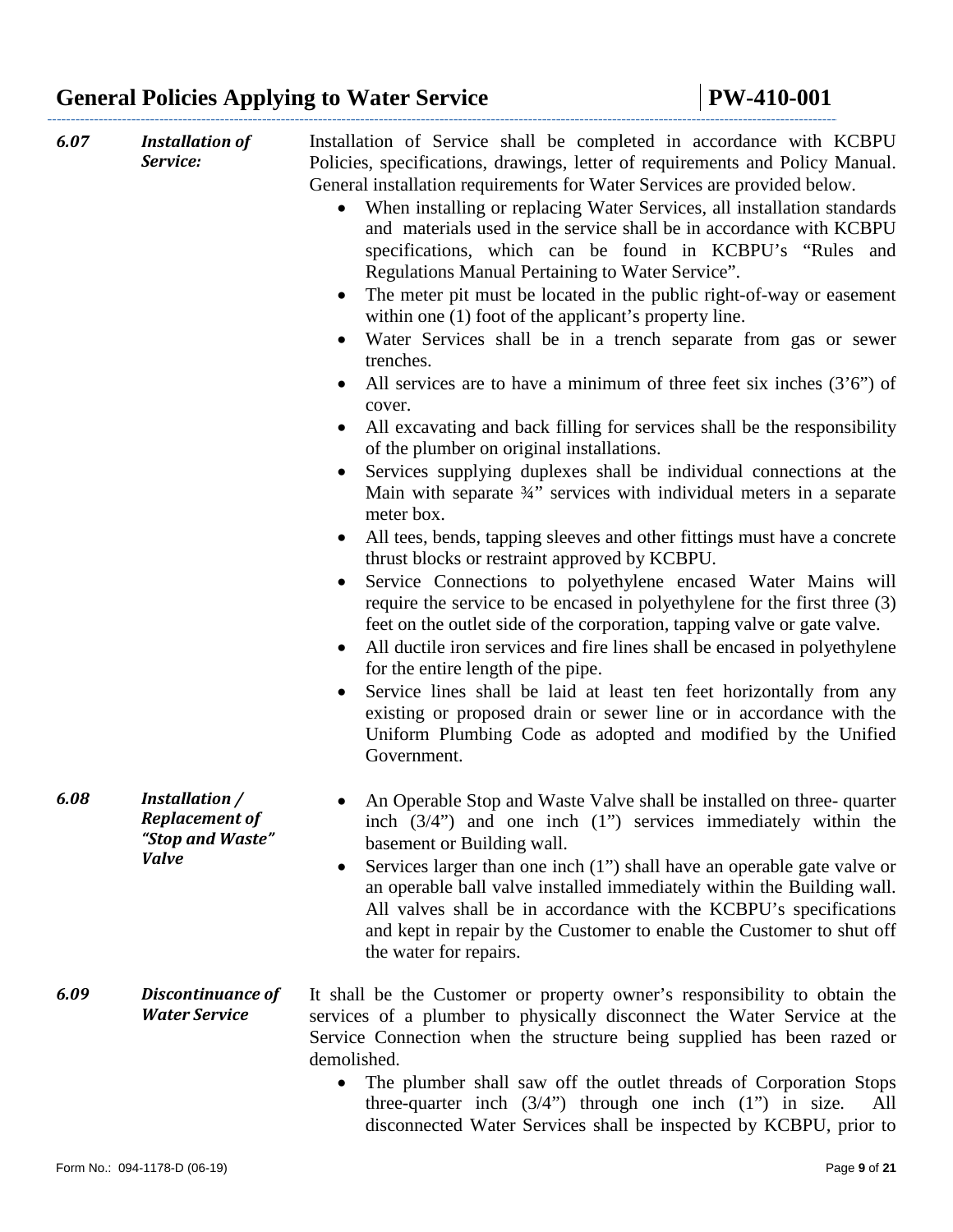## General Policies Applying to Water Service **PW-410-001**

| 6.07 | <b>Installation of</b><br>Service:                                          | Installation of Service shall be completed in accordance with KCBPU<br>Policies, specifications, drawings, letter of requirements and Policy Manual.<br>General installation requirements for Water Services are provided below.<br>When installing or replacing Water Services, all installation standards<br>$\bullet$<br>and materials used in the service shall be in accordance with KCBPU<br>specifications, which can be found in KCBPU's "Rules and<br>Regulations Manual Pertaining to Water Service".<br>The meter pit must be located in the public right-of-way or easement<br>$\bullet$<br>within one (1) foot of the applicant's property line.<br>Water Services shall be in a trench separate from gas or sewer<br>$\bullet$<br>trenches.<br>All services are to have a minimum of three feet six inches $(3'6'')$ of<br>cover.<br>All excavating and back filling for services shall be the responsibility<br>$\bullet$<br>of the plumber on original installations.<br>Services supplying duplexes shall be individual connections at the<br>$\bullet$<br>Main with separate 3/4" services with individual meters in a separate<br>meter box.<br>All tees, bends, tapping sleeves and other fittings must have a concrete<br>$\bullet$<br>thrust blocks or restraint approved by KCBPU.<br>Service Connections to polyethylene encased Water Mains will<br>٠<br>require the service to be encased in polyethylene for the first three (3)<br>feet on the outlet side of the corporation, tapping valve or gate valve.<br>All ductile iron services and fire lines shall be encased in polyethylene<br>٠<br>for the entire length of the pipe.<br>Service lines shall be laid at least ten feet horizontally from any<br>$\bullet$<br>existing or proposed drain or sewer line or in accordance with the<br>Uniform Plumbing Code as adopted and modified by the Unified<br>Government. |
|------|-----------------------------------------------------------------------------|----------------------------------------------------------------------------------------------------------------------------------------------------------------------------------------------------------------------------------------------------------------------------------------------------------------------------------------------------------------------------------------------------------------------------------------------------------------------------------------------------------------------------------------------------------------------------------------------------------------------------------------------------------------------------------------------------------------------------------------------------------------------------------------------------------------------------------------------------------------------------------------------------------------------------------------------------------------------------------------------------------------------------------------------------------------------------------------------------------------------------------------------------------------------------------------------------------------------------------------------------------------------------------------------------------------------------------------------------------------------------------------------------------------------------------------------------------------------------------------------------------------------------------------------------------------------------------------------------------------------------------------------------------------------------------------------------------------------------------------------------------------------------------------------------------------------------------------------------------------------------------------------------------|
| 6.08 | <b>Installation</b> /<br>Replacement of<br>"Stop and Waste"<br><b>Valve</b> | An Operable Stop and Waste Valve shall be installed on three-quarter<br>$\bullet$<br>inch $(3/4)$ and one inch $(1)$ services immediately within the<br>basement or Building wall.<br>Services larger than one inch (1") shall have an operable gate valve or<br>$\bullet$<br>an operable ball valve installed immediately within the Building wall.<br>All valves shall be in accordance with the KCBPU's specifications<br>and kept in repair by the Customer to enable the Customer to shut off<br>the water for repairs.                                                                                                                                                                                                                                                                                                                                                                                                                                                                                                                                                                                                                                                                                                                                                                                                                                                                                                                                                                                                                                                                                                                                                                                                                                                                                                                                                                             |
| 6.09 | Discontinuance of<br><b>Water Service</b>                                   | It shall be the Customer or property owner's responsibility to obtain the<br>services of a plumber to physically disconnect the Water Service at the<br>Service Connection when the structure being supplied has been razed or<br>demolished.<br>The plumber shall saw off the outlet threads of Corporation Stops<br>$\bullet$<br>three-quarter inch $(3/4)$ through one inch $(1)$ in size.<br>All<br>disconnected Water Services shall be inspected by KCBPU, prior to                                                                                                                                                                                                                                                                                                                                                                                                                                                                                                                                                                                                                                                                                                                                                                                                                                                                                                                                                                                                                                                                                                                                                                                                                                                                                                                                                                                                                                |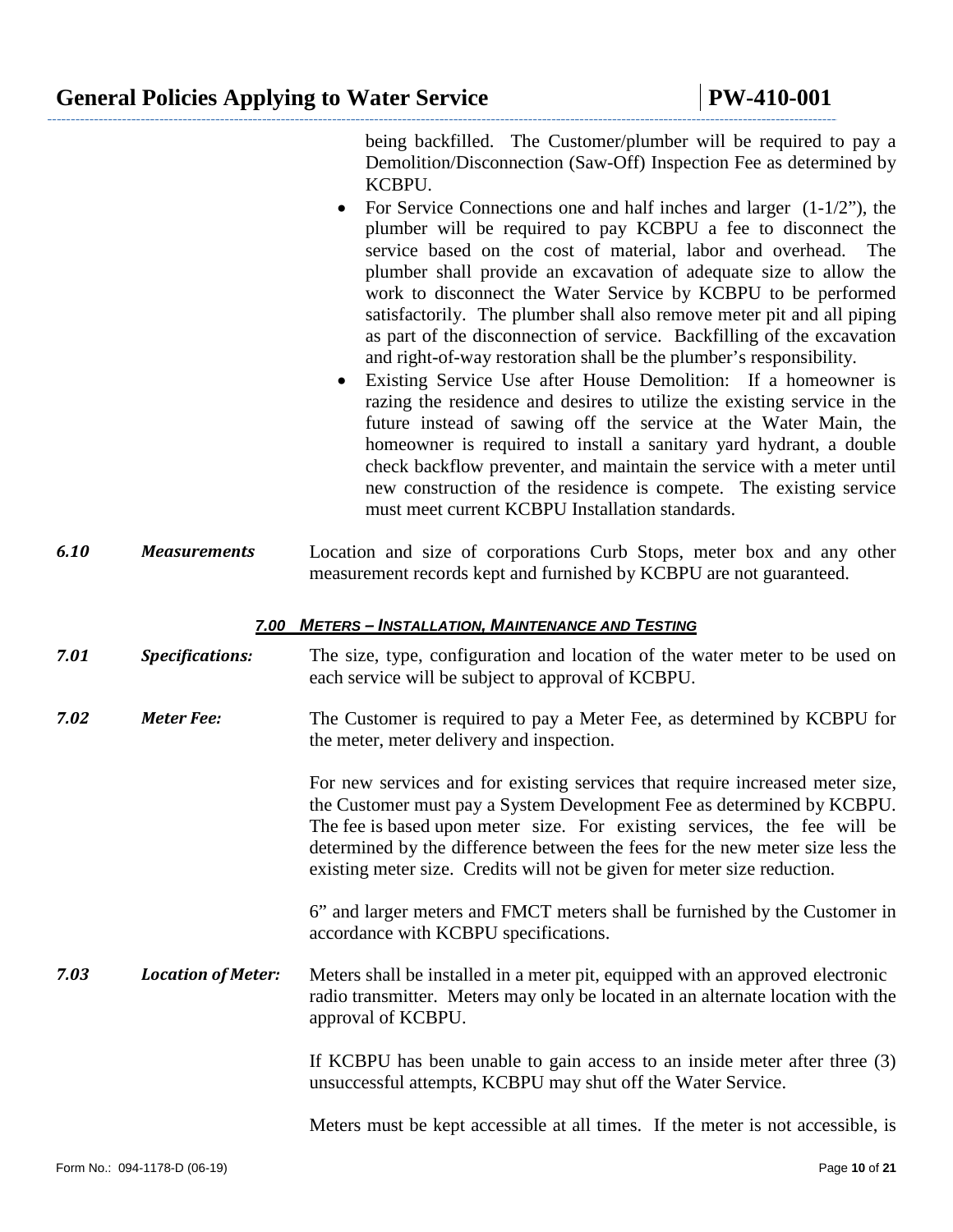being backfilled. The Customer/plumber will be required to pay a Demolition/Disconnection (Saw-Off) Inspection Fee as determined by KCBPU.

- For Service Connections one and half inches and larger  $(1-1/2)$ , the plumber will be required to pay KCBPU a fee to disconnect the service based on the cost of material, labor and overhead. The plumber shall provide an excavation of adequate size to allow the work to disconnect the Water Service by KCBPU to be performed satisfactorily. The plumber shall also remove meter pit and all piping as part of the disconnection of service. Backfilling of the excavation and right-of-way restoration shall be the plumber's responsibility.
- Existing Service Use after House Demolition: If a homeowner is razing the residence and desires to utilize the existing service in the future instead of sawing off the service at the Water Main, the homeowner is required to install a sanitary yard hydrant, a double check backflow preventer, and maintain the service with a meter until new construction of the residence is compete. The existing service must meet current KCBPU Installation standards.
- *6.10 Measurements* Location and size of corporations Curb Stops, meter box and any other measurement records kept and furnished by KCBPU are not guaranteed.

#### *7.00 METERS – INSTALLATION, MAINTENANCE AND TESTING*

*7.01 Specifications:* The size, type, configuration and location of the water meter to be used on each service will be subject to approval of KCBPU. *7.02 Meter Fee:* The Customer is required to pay a Meter Fee, as determined by KCBPU for the meter, meter delivery and inspection. For new services and for existing services that require increased meter size, the Customer must pay a System Development Fee as determined by KCBPU. The fee is based upon meter size. For existing services, the fee will be determined by the difference between the fees for the new meter size less the existing meter size. Credits will not be given for meter size reduction. 6" and larger meters and FMCT meters shall be furnished by the Customer in accordance with KCBPU specifications. *7.03 Location of Meter:* Meters shall be installed in a meter pit, equipped with an approved electronic radio transmitter. Meters may only be located in an alternate location with the approval of KCBPU. If KCBPU has been unable to gain access to an inside meter after three (3) unsuccessful attempts, KCBPU may shut off the Water Service. Meters must be kept accessible at all times. If the meter is not accessible, is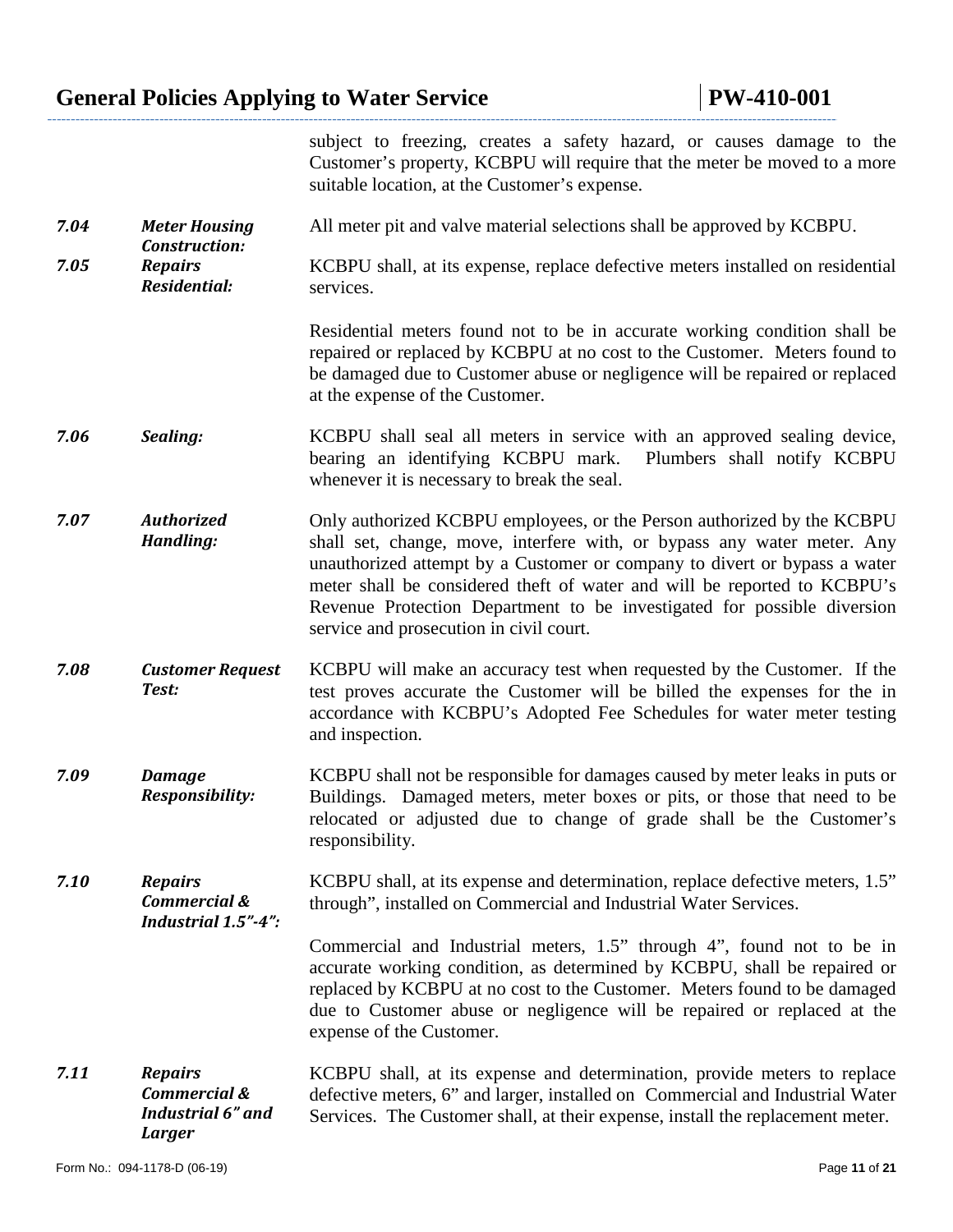#### **General Policies Applying to Water Service PW-410-001**

subject to freezing, creates a safety hazard, or causes damage to the Customer's property, KCBPU will require that the meter be moved to a more suitable location, at the Customer's expense.

- *7.04 Meter Housing Construction:* All meter pit and valve material selections shall be approved by KCBPU.
- *7.05 Repairs Residential:* KCBPU shall, at its expense, replace defective meters installed on residential services.

Residential meters found not to be in accurate working condition shall be repaired or replaced by KCBPU at no cost to the Customer. Meters found to be damaged due to Customer abuse or negligence will be repaired or replaced at the expense of the Customer.

- *7.06* **Sealing: KCBPU** shall seal all meters in service with an approved sealing device, bearing an identifying KCBPU mark. Plumbers shall notify KCBPU whenever it is necessary to break the seal.
- *7.07 Authorized Handling:* Only authorized KCBPU employees, or the Person authorized by the KCBPU shall set, change, move, interfere with, or bypass any water meter. Any unauthorized attempt by a Customer or company to divert or bypass a water meter shall be considered theft of water and will be reported to KCBPU's Revenue Protection Department to be investigated for possible diversion service and prosecution in civil court.
- *7.08 Customer Request Test:* KCBPU will make an accuracy test when requested by the Customer. If the test proves accurate the Customer will be billed the expenses for the in accordance with KCBPU's Adopted Fee Schedules for water meter testing and inspection.
- *7.09 Damage Responsibility:* KCBPU shall not be responsible for damages caused by meter leaks in puts or Buildings. Damaged meters, meter boxes or pits, or those that need to be relocated or adjusted due to change of grade shall be the Customer's responsibility.
- *7.10 Repairs Commercial & Industrial 1.5"-4":* KCBPU shall, at its expense and determination, replace defective meters, 1.5" through", installed on Commercial and Industrial Water Services.

Commercial and Industrial meters, 1.5" through 4", found not to be in accurate working condition, as determined by KCBPU, shall be repaired or replaced by KCBPU at no cost to the Customer. Meters found to be damaged due to Customer abuse or negligence will be repaired or replaced at the expense of the Customer.

*7.11 Repairs Commercial & Industrial 6" and Larger* KCBPU shall, at its expense and determination, provide meters to replace defective meters, 6" and larger, installed on Commercial and Industrial Water Services. The Customer shall, at their expense, install the replacement meter.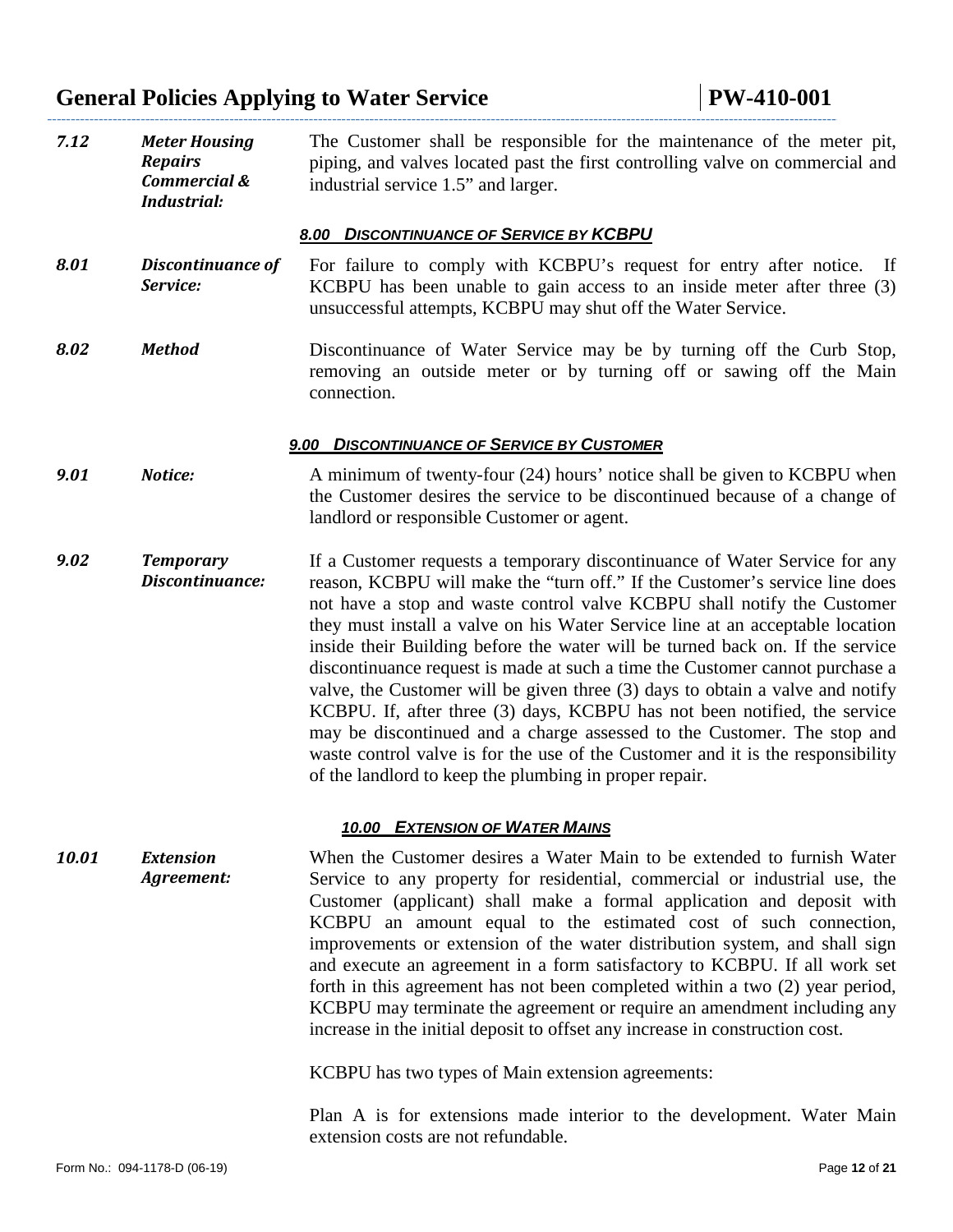## General Policies Applying to Water Service **PW-410-001**

| 7.12  | <b>Meter Housing</b><br><b>Repairs</b><br>Commercial &<br><b>Industrial:</b> | The Customer shall be responsible for the maintenance of the meter pit,<br>piping, and valves located past the first controlling valve on commercial and<br>industrial service 1.5" and larger.                                                                                                                                                                                                                                                                                                                                                                                                                                                                                                                                                                                                                                                                              |  |  |
|-------|------------------------------------------------------------------------------|------------------------------------------------------------------------------------------------------------------------------------------------------------------------------------------------------------------------------------------------------------------------------------------------------------------------------------------------------------------------------------------------------------------------------------------------------------------------------------------------------------------------------------------------------------------------------------------------------------------------------------------------------------------------------------------------------------------------------------------------------------------------------------------------------------------------------------------------------------------------------|--|--|
|       |                                                                              | 8.00 DISCONTINUANCE OF SERVICE BY KCBPU                                                                                                                                                                                                                                                                                                                                                                                                                                                                                                                                                                                                                                                                                                                                                                                                                                      |  |  |
| 8.01  | <b>Discontinuance of</b><br>Service:                                         | For failure to comply with KCBPU's request for entry after notice.<br>- If<br>KCBPU has been unable to gain access to an inside meter after three (3)<br>unsuccessful attempts, KCBPU may shut off the Water Service.                                                                                                                                                                                                                                                                                                                                                                                                                                                                                                                                                                                                                                                        |  |  |
| 8.02  | <b>Method</b>                                                                | Discontinuance of Water Service may be by turning off the Curb Stop,<br>removing an outside meter or by turning off or sawing off the Main<br>connection.                                                                                                                                                                                                                                                                                                                                                                                                                                                                                                                                                                                                                                                                                                                    |  |  |
|       |                                                                              | 9.00 DISCONTINUANCE OF SERVICE BY CUSTOMER                                                                                                                                                                                                                                                                                                                                                                                                                                                                                                                                                                                                                                                                                                                                                                                                                                   |  |  |
| 9.01  | Notice:                                                                      | A minimum of twenty-four (24) hours' notice shall be given to KCBPU when<br>the Customer desires the service to be discontinued because of a change of<br>landlord or responsible Customer or agent.                                                                                                                                                                                                                                                                                                                                                                                                                                                                                                                                                                                                                                                                         |  |  |
| 9.02  | <b>Temporary</b><br>Discontinuance:                                          | If a Customer requests a temporary discontinuance of Water Service for any<br>reason, KCBPU will make the "turn off." If the Customer's service line does<br>not have a stop and waste control valve KCBPU shall notify the Customer<br>they must install a valve on his Water Service line at an acceptable location<br>inside their Building before the water will be turned back on. If the service<br>discontinuance request is made at such a time the Customer cannot purchase a<br>valve, the Customer will be given three (3) days to obtain a valve and notify<br>KCBPU. If, after three (3) days, KCBPU has not been notified, the service<br>may be discontinued and a charge assessed to the Customer. The stop and<br>waste control valve is for the use of the Customer and it is the responsibility<br>of the landlord to keep the plumbing in proper repair. |  |  |
|       |                                                                              | 10.00 EXTENSION OF WATER MAINS                                                                                                                                                                                                                                                                                                                                                                                                                                                                                                                                                                                                                                                                                                                                                                                                                                               |  |  |
| 10.01 | <b>Extension</b><br>Agreement:                                               | When the Customer desires a Water Main to be extended to furnish Water<br>Service to any property for residential, commercial or industrial use, the<br>Customer (applicant) shall make a formal application and deposit with<br>KCBPU an amount equal to the estimated cost of such connection,<br>improvements or extension of the water distribution system, and shall sign<br>and execute an agreement in a form satisfactory to KCBPU. If all work set<br>forth in this agreement has not been completed within a two (2) year period,<br>KCBPU may terminate the agreement or require an amendment including any<br>increase in the initial deposit to offset any increase in construction cost.                                                                                                                                                                       |  |  |
|       |                                                                              | KCBPU has two types of Main extension agreements:                                                                                                                                                                                                                                                                                                                                                                                                                                                                                                                                                                                                                                                                                                                                                                                                                            |  |  |
|       |                                                                              | Plan A is for extensions made interior to the development. Water Main<br>extension costs are not refundable.                                                                                                                                                                                                                                                                                                                                                                                                                                                                                                                                                                                                                                                                                                                                                                 |  |  |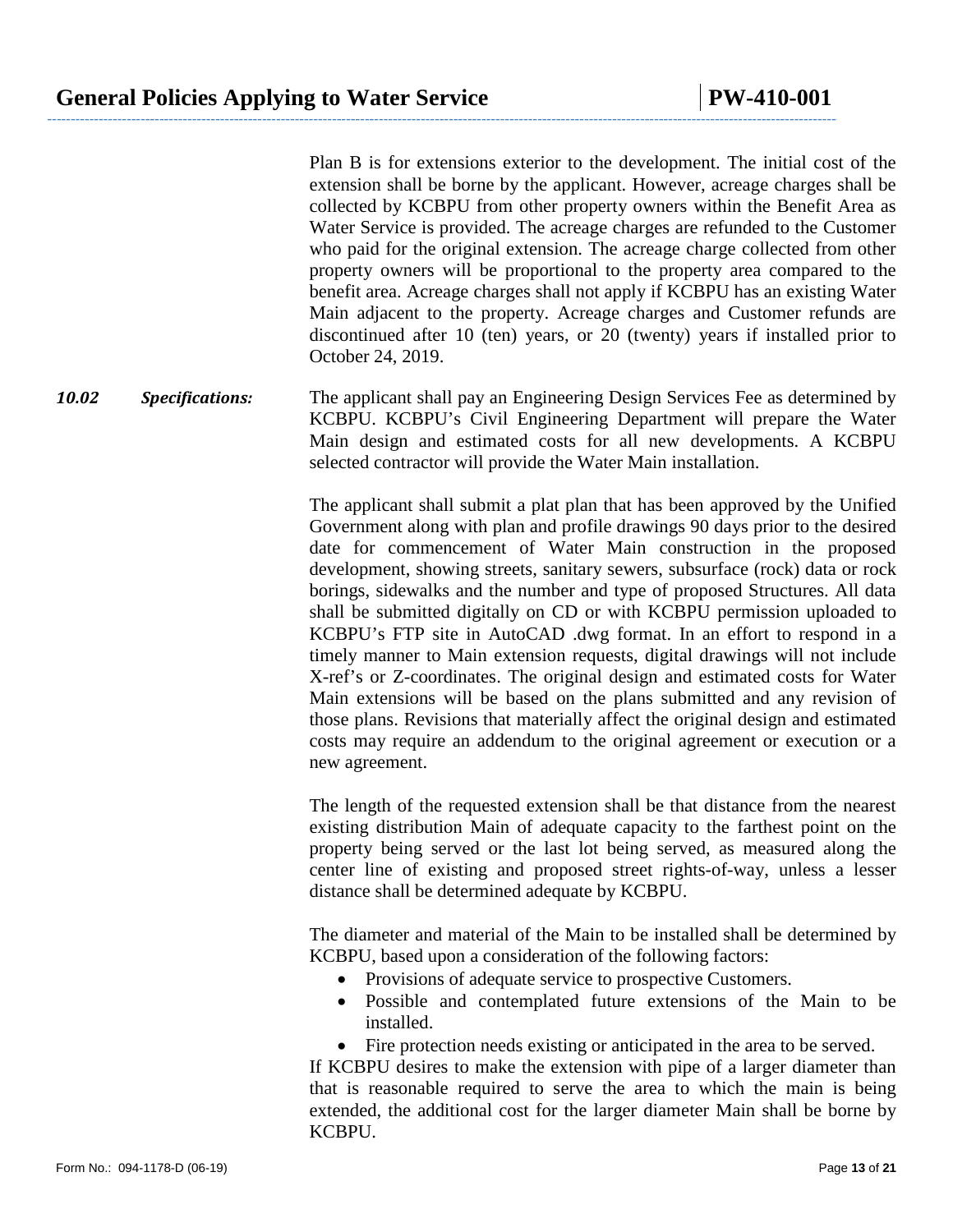Plan B is for extensions exterior to the development. The initial cost of the extension shall be borne by the applicant. However, acreage charges shall be collected by KCBPU from other property owners within the Benefit Area as Water Service is provided. The acreage charges are refunded to the Customer who paid for the original extension. The acreage charge collected from other property owners will be proportional to the property area compared to the benefit area. Acreage charges shall not apply if KCBPU has an existing Water Main adjacent to the property. Acreage charges and Customer refunds are discontinued after 10 (ten) years, or 20 (twenty) years if installed prior to October 24, 2019.

*10.02 Specifications:* The applicant shall pay an Engineering Design Services Fee as determined by KCBPU. KCBPU's Civil Engineering Department will prepare the Water Main design and estimated costs for all new developments. A KCBPU selected contractor will provide the Water Main installation.

> The applicant shall submit a plat plan that has been approved by the Unified Government along with plan and profile drawings 90 days prior to the desired date for commencement of Water Main construction in the proposed development, showing streets, sanitary sewers, subsurface (rock) data or rock borings, sidewalks and the number and type of proposed Structures. All data shall be submitted digitally on CD or with KCBPU permission uploaded to KCBPU's FTP site in AutoCAD .dwg format. In an effort to respond in a timely manner to Main extension requests, digital drawings will not include X-ref's or Z-coordinates. The original design and estimated costs for Water Main extensions will be based on the plans submitted and any revision of those plans. Revisions that materially affect the original design and estimated costs may require an addendum to the original agreement or execution or a new agreement.

> The length of the requested extension shall be that distance from the nearest existing distribution Main of adequate capacity to the farthest point on the property being served or the last lot being served, as measured along the center line of existing and proposed street rights-of-way, unless a lesser distance shall be determined adequate by KCBPU.

> The diameter and material of the Main to be installed shall be determined by KCBPU, based upon a consideration of the following factors:

- Provisions of adequate service to prospective Customers.
- Possible and contemplated future extensions of the Main to be installed.
- Fire protection needs existing or anticipated in the area to be served.

If KCBPU desires to make the extension with pipe of a larger diameter than that is reasonable required to serve the area to which the main is being extended, the additional cost for the larger diameter Main shall be borne by KCBPU.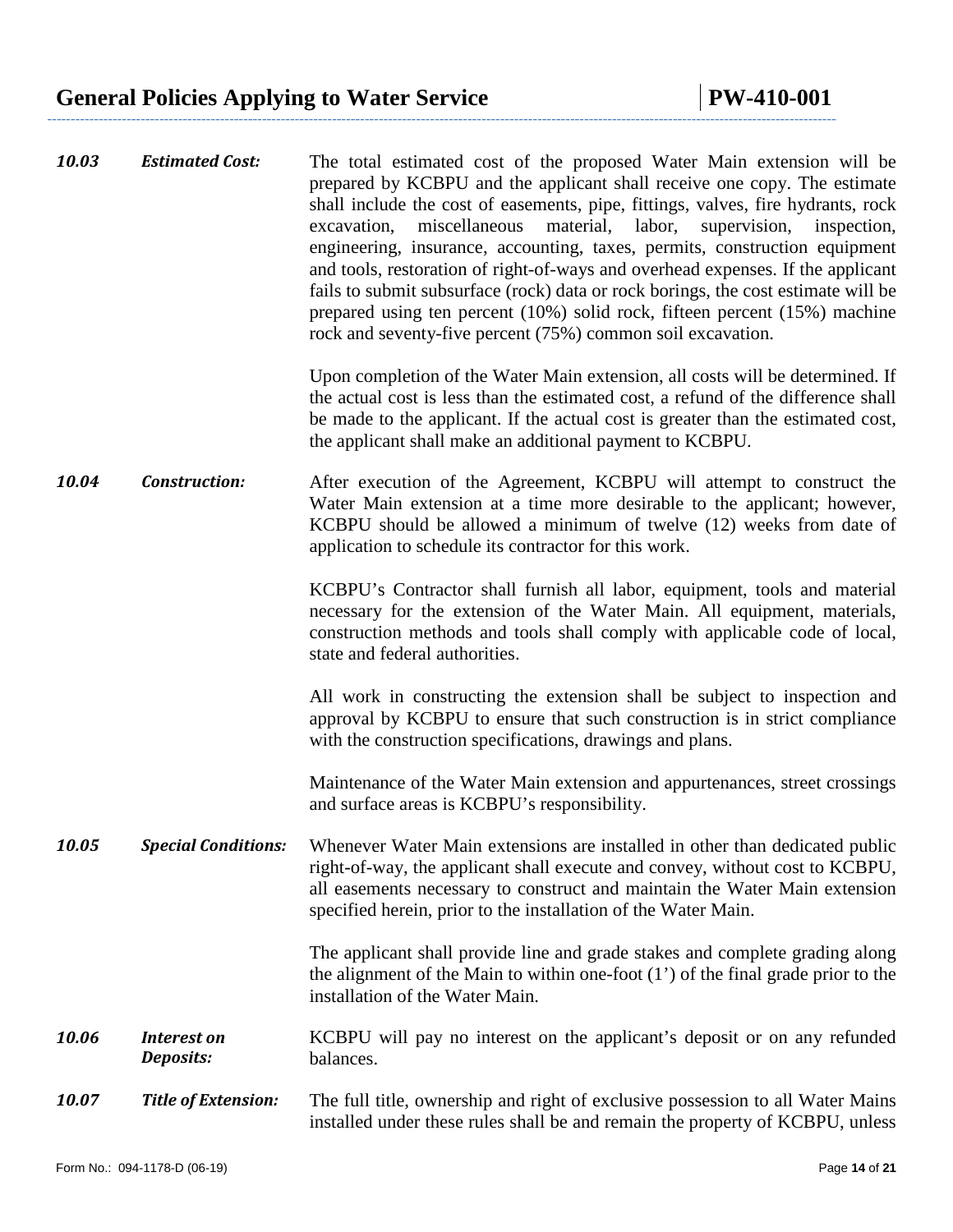| 10.03 | <b>Estimated Cost:</b>          | The total estimated cost of the proposed Water Main extension will be<br>prepared by KCBPU and the applicant shall receive one copy. The estimate<br>shall include the cost of easements, pipe, fittings, valves, fire hydrants, rock<br>material,<br>miscellaneous<br>labor,<br>supervision,<br>excavation,<br>inspection,<br>engineering, insurance, accounting, taxes, permits, construction equipment<br>and tools, restoration of right-of-ways and overhead expenses. If the applicant<br>fails to submit subsurface (rock) data or rock borings, the cost estimate will be<br>prepared using ten percent $(10\%)$ solid rock, fifteen percent $(15\%)$ machine<br>rock and seventy-five percent (75%) common soil excavation. |
|-------|---------------------------------|--------------------------------------------------------------------------------------------------------------------------------------------------------------------------------------------------------------------------------------------------------------------------------------------------------------------------------------------------------------------------------------------------------------------------------------------------------------------------------------------------------------------------------------------------------------------------------------------------------------------------------------------------------------------------------------------------------------------------------------|
|       |                                 | Upon completion of the Water Main extension, all costs will be determined. If<br>the actual cost is less than the estimated cost, a refund of the difference shall<br>be made to the applicant. If the actual cost is greater than the estimated cost,<br>the applicant shall make an additional payment to KCBPU.                                                                                                                                                                                                                                                                                                                                                                                                                   |
| 10.04 | <b>Construction:</b>            | After execution of the Agreement, KCBPU will attempt to construct the<br>Water Main extension at a time more desirable to the applicant; however,<br>KCBPU should be allowed a minimum of twelve (12) weeks from date of<br>application to schedule its contractor for this work.                                                                                                                                                                                                                                                                                                                                                                                                                                                    |
|       |                                 | KCBPU's Contractor shall furnish all labor, equipment, tools and material<br>necessary for the extension of the Water Main. All equipment, materials,<br>construction methods and tools shall comply with applicable code of local,<br>state and federal authorities.                                                                                                                                                                                                                                                                                                                                                                                                                                                                |
|       |                                 | All work in constructing the extension shall be subject to inspection and<br>approval by KCBPU to ensure that such construction is in strict compliance<br>with the construction specifications, drawings and plans.                                                                                                                                                                                                                                                                                                                                                                                                                                                                                                                 |
|       |                                 | Maintenance of the Water Main extension and appurtenances, street crossings<br>and surface areas is KCBPU's responsibility.                                                                                                                                                                                                                                                                                                                                                                                                                                                                                                                                                                                                          |
| 10.05 | <b>Special Conditions:</b>      | Whenever Water Main extensions are installed in other than dedicated public<br>right-of-way, the applicant shall execute and convey, without cost to KCBPU,<br>all easements necessary to construct and maintain the Water Main extension<br>specified herein, prior to the installation of the Water Main.                                                                                                                                                                                                                                                                                                                                                                                                                          |
|       |                                 | The applicant shall provide line and grade stakes and complete grading along<br>the alignment of the Main to within one-foot $(1')$ of the final grade prior to the<br>installation of the Water Main.                                                                                                                                                                                                                                                                                                                                                                                                                                                                                                                               |
| 10.06 | <b>Interest on</b><br>Deposits: | KCBPU will pay no interest on the applicant's deposit or on any refunded<br>balances.                                                                                                                                                                                                                                                                                                                                                                                                                                                                                                                                                                                                                                                |
| 10.07 | <b>Title of Extension:</b>      | The full title, ownership and right of exclusive possession to all Water Mains<br>installed under these rules shall be and remain the property of KCBPU, unless                                                                                                                                                                                                                                                                                                                                                                                                                                                                                                                                                                      |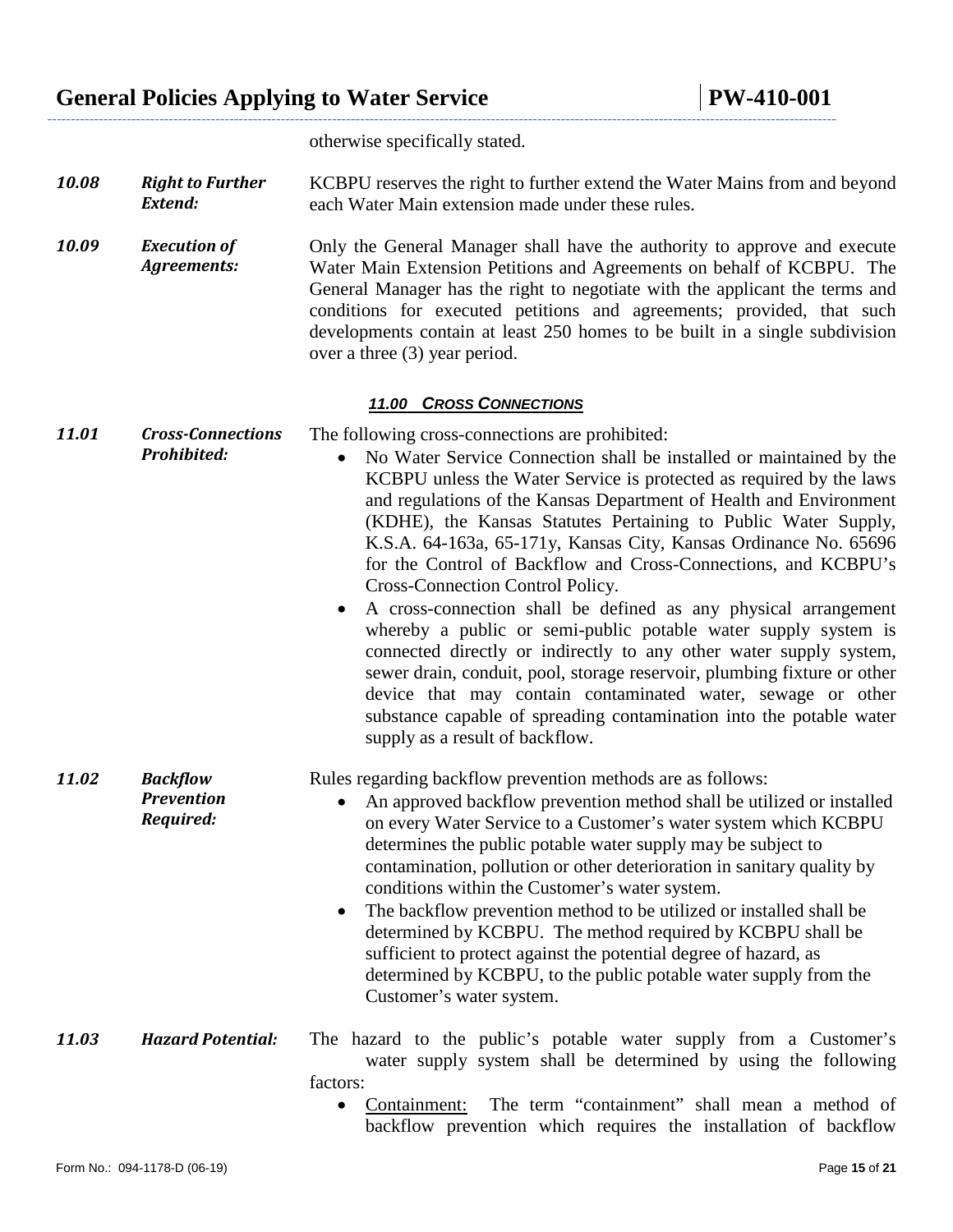otherwise specifically stated.

| 10.08 | <b>Right to Further</b> | KCBPU reserves the right to further extend the Water Mains from and beyond |
|-------|-------------------------|----------------------------------------------------------------------------|
|       | Extend:                 | each Water Main extension made under these rules.                          |

*10.09 Execution of Agreements:* Only the General Manager shall have the authority to approve and execute Water Main Extension Petitions and Agreements on behalf of KCBPU. The General Manager has the right to negotiate with the applicant the terms and conditions for executed petitions and agreements; provided, that such developments contain at least 250 homes to be built in a single subdivision over a three (3) year period.

#### *11.00 CROSS CONNECTIONS*

| 11.01 | <b>Cross-Connections</b><br><b>Prohibited:</b>    | The following cross-connections are prohibited:<br>No Water Service Connection shall be installed or maintained by the<br>$\bullet$<br>KCBPU unless the Water Service is protected as required by the laws<br>and regulations of the Kansas Department of Health and Environment<br>(KDHE), the Kansas Statutes Pertaining to Public Water Supply,<br>K.S.A. 64-163a, 65-171y, Kansas City, Kansas Ordinance No. 65696<br>for the Control of Backflow and Cross-Connections, and KCBPU's<br>Cross-Connection Control Policy.<br>A cross-connection shall be defined as any physical arrangement<br>whereby a public or semi-public potable water supply system is<br>connected directly or indirectly to any other water supply system,<br>sewer drain, conduit, pool, storage reservoir, plumbing fixture or other<br>device that may contain contaminated water, sewage or other<br>substance capable of spreading contamination into the potable water<br>supply as a result of backflow. |
|-------|---------------------------------------------------|----------------------------------------------------------------------------------------------------------------------------------------------------------------------------------------------------------------------------------------------------------------------------------------------------------------------------------------------------------------------------------------------------------------------------------------------------------------------------------------------------------------------------------------------------------------------------------------------------------------------------------------------------------------------------------------------------------------------------------------------------------------------------------------------------------------------------------------------------------------------------------------------------------------------------------------------------------------------------------------------|
| 11.02 | <b>Backflow</b><br><b>Prevention</b><br>Required: | Rules regarding backflow prevention methods are as follows:<br>An approved backflow prevention method shall be utilized or installed<br>$\bullet$<br>on every Water Service to a Customer's water system which KCBPU<br>determines the public potable water supply may be subject to<br>contamination, pollution or other deterioration in sanitary quality by<br>conditions within the Customer's water system.<br>The backflow prevention method to be utilized or installed shall be<br>$\bullet$<br>determined by KCBPU. The method required by KCBPU shall be<br>sufficient to protect against the potential degree of hazard, as<br>determined by KCBPU, to the public potable water supply from the<br>Customer's water system.                                                                                                                                                                                                                                                       |
| 11.03 | <b>Hazard Potential:</b>                          | The hazard to the public's potable water supply from a Customer's<br>water supply system shall be determined by using the following<br>factors:<br>The term "containment" shall mean a method of<br>Containment:<br>$\bullet$<br>backflow prevention which requires the installation of backflow                                                                                                                                                                                                                                                                                                                                                                                                                                                                                                                                                                                                                                                                                             |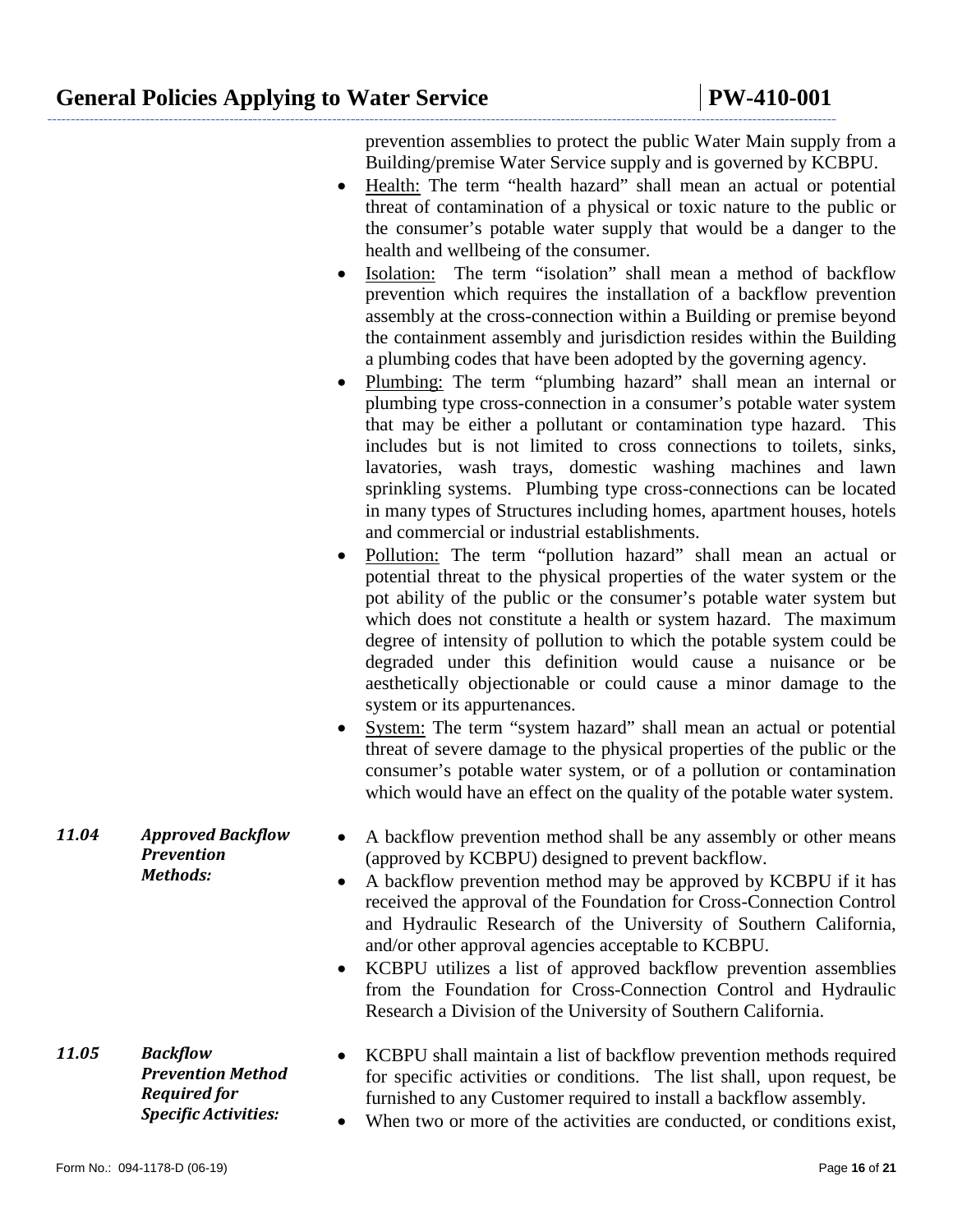prevention assemblies to protect the public Water Main supply from a Building/premise Water Service supply and is governed by KCBPU.

- Health: The term "health hazard" shall mean an actual or potential threat of contamination of a physical or toxic nature to the public or the consumer's potable water supply that would be a danger to the health and wellbeing of the consumer.
- Isolation: The term "isolation" shall mean a method of backflow prevention which requires the installation of a backflow prevention assembly at the cross-connection within a Building or premise beyond the containment assembly and jurisdiction resides within the Building a plumbing codes that have been adopted by the governing agency.
- Plumbing: The term "plumbing hazard" shall mean an internal or plumbing type cross-connection in a consumer's potable water system that may be either a pollutant or contamination type hazard. This includes but is not limited to cross connections to toilets, sinks, lavatories, wash trays, domestic washing machines and lawn sprinkling systems. Plumbing type cross-connections can be located in many types of Structures including homes, apartment houses, hotels and commercial or industrial establishments.
- Pollution: The term "pollution hazard" shall mean an actual or potential threat to the physical properties of the water system or the pot ability of the public or the consumer's potable water system but which does not constitute a health or system hazard. The maximum degree of intensity of pollution to which the potable system could be degraded under this definition would cause a nuisance or be aesthetically objectionable or could cause a minor damage to the system or its appurtenances.
- System: The term "system hazard" shall mean an actual or potential threat of severe damage to the physical properties of the public or the consumer's potable water system, or of a pollution or contamination which would have an effect on the quality of the potable water system.
- A backflow prevention method shall be any assembly or other means (approved by KCBPU) designed to prevent backflow.
- A backflow prevention method may be approved by KCBPU if it has received the approval of the Foundation for Cross-Connection Control and Hydraulic Research of the University of Southern California, and/or other approval agencies acceptable to KCBPU.
- KCBPU utilizes a list of approved backflow prevention assemblies from the Foundation for Cross-Connection Control and Hydraulic Research a Division of the University of Southern California.
- KCBPU shall maintain a list of backflow prevention methods required for specific activities or conditions. The list shall, upon request, be furnished to any Customer required to install a backflow assembly.
	- When two or more of the activities are conducted, or conditions exist,

*11.04 Approved Backflow Prevention Methods:*

*11.05 Backflow Prevention Method Required for Specific Activities:*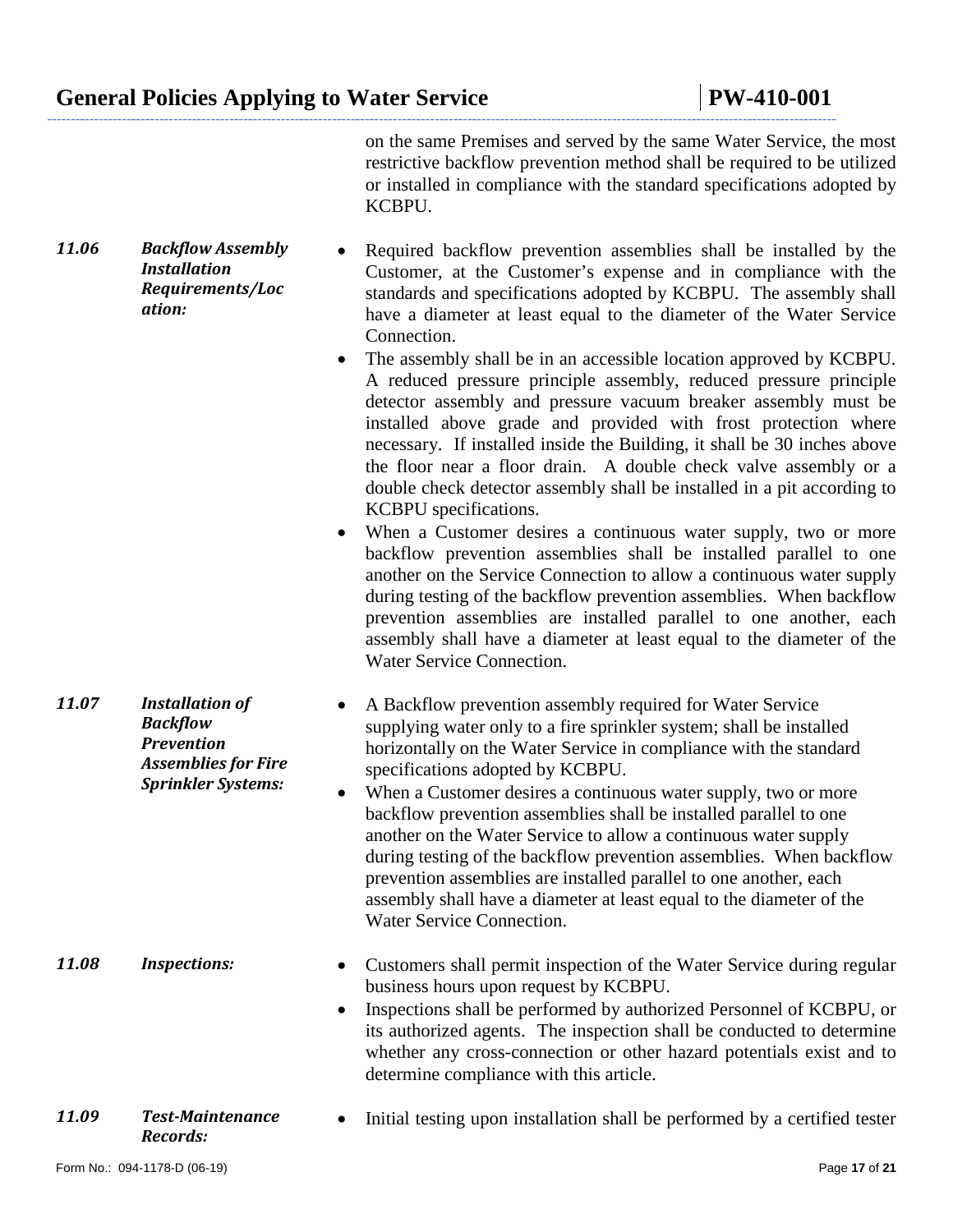on the same Premises and served by the same Water Service, the most restrictive backflow prevention method shall be required to be utilized or installed in compliance with the standard specifications adopted by KCBPU.

Form No.: 094-1178-D (06-19) Page **17** of **21** *11.06 Backflow Assembly Installation Requirements/Loc ation:* Required backflow prevention assemblies shall be installed by the Customer, at the Customer's expense and in compliance with the standards and specifications adopted by KCBPU. The assembly shall have a diameter at least equal to the diameter of the Water Service Connection. • The assembly shall be in an accessible location approved by KCBPU. A reduced pressure principle assembly, reduced pressure principle detector assembly and pressure vacuum breaker assembly must be installed above grade and provided with frost protection where necessary. If installed inside the Building, it shall be 30 inches above the floor near a floor drain. A double check valve assembly or a double check detector assembly shall be installed in a pit according to KCBPU specifications. • When a Customer desires a continuous water supply, two or more backflow prevention assemblies shall be installed parallel to one another on the Service Connection to allow a continuous water supply during testing of the backflow prevention assemblies. When backflow prevention assemblies are installed parallel to one another, each assembly shall have a diameter at least equal to the diameter of the Water Service Connection. *11.07 Installation of Backflow Prevention Assemblies for Fire Sprinkler Systems:* A Backflow prevention assembly required for Water Service supplying water only to a fire sprinkler system; shall be installed horizontally on the Water Service in compliance with the standard specifications adopted by KCBPU. When a Customer desires a continuous water supply, two or more backflow prevention assemblies shall be installed parallel to one another on the Water Service to allow a continuous water supply during testing of the backflow prevention assemblies. When backflow prevention assemblies are installed parallel to one another, each assembly shall have a diameter at least equal to the diameter of the Water Service Connection. **11.08** Inspections: • Customers shall permit inspection of the Water Service during regular business hours upon request by KCBPU. • Inspections shall be performed by authorized Personnel of KCBPU, or its authorized agents. The inspection shall be conducted to determine whether any cross-connection or other hazard potentials exist and to determine compliance with this article. *11.09 Test-Maintenance Records:* Initial testing upon installation shall be performed by a certified tester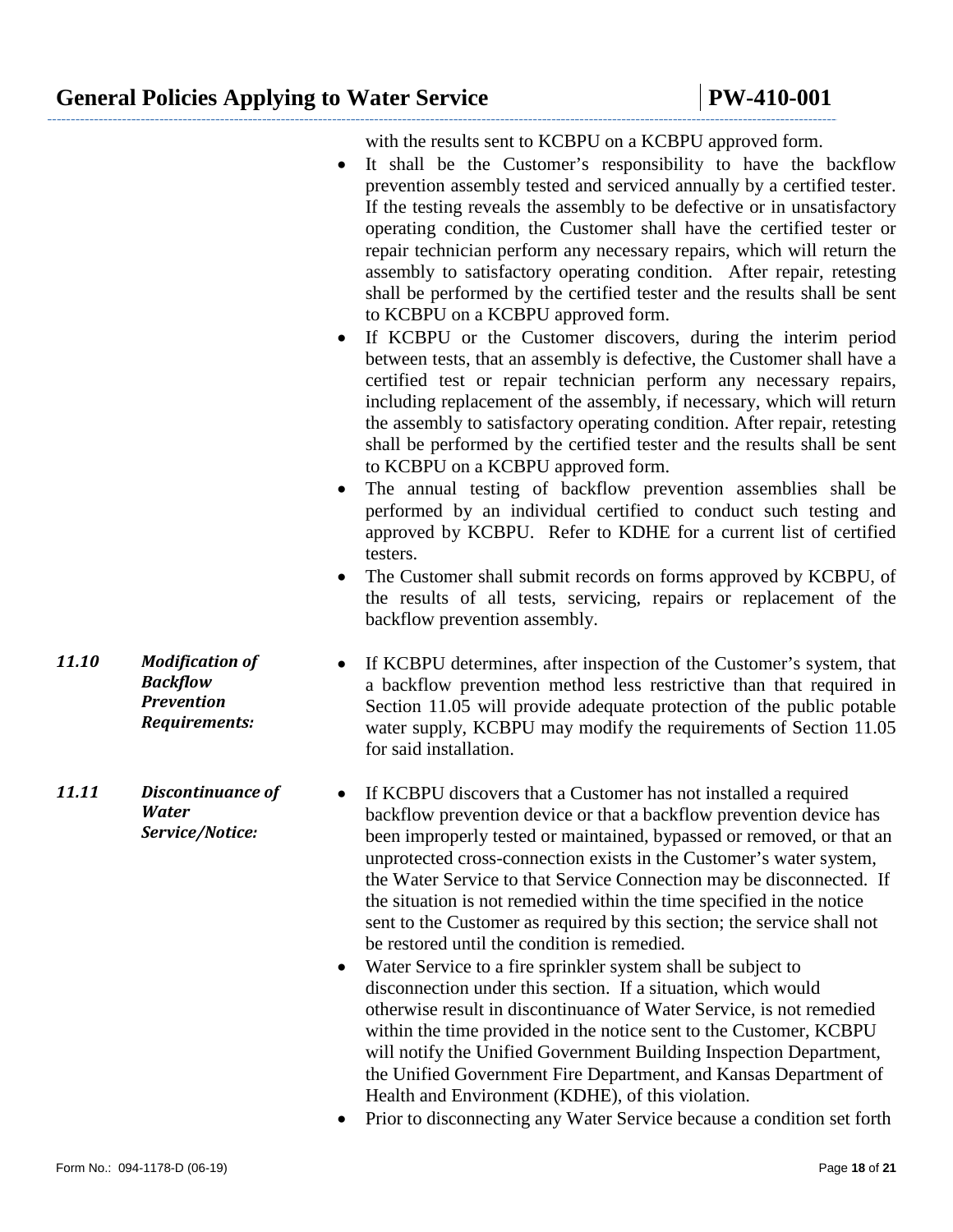with the results sent to KCBPU on a KCBPU approved form.

- It shall be the Customer's responsibility to have the backflow prevention assembly tested and serviced annually by a certified tester. If the testing reveals the assembly to be defective or in unsatisfactory operating condition, the Customer shall have the certified tester or repair technician perform any necessary repairs, which will return the assembly to satisfactory operating condition. After repair, retesting shall be performed by the certified tester and the results shall be sent to KCBPU on a KCBPU approved form.
- If KCBPU or the Customer discovers, during the interim period between tests, that an assembly is defective, the Customer shall have a certified test or repair technician perform any necessary repairs, including replacement of the assembly, if necessary, which will return the assembly to satisfactory operating condition. After repair, retesting shall be performed by the certified tester and the results shall be sent to KCBPU on a KCBPU approved form.
- The annual testing of backflow prevention assemblies shall be performed by an individual certified to conduct such testing and approved by KCBPU. Refer to KDHE for a current list of certified testers.
- The Customer shall submit records on forms approved by KCBPU, of the results of all tests, servicing, repairs or replacement of the backflow prevention assembly.
- If KCBPU determines, after inspection of the Customer's system, that a backflow prevention method less restrictive than that required in Section 11.05 will provide adequate protection of the public potable water supply, KCBPU may modify the requirements of Section 11.05 for said installation.
- If KCBPU discovers that a Customer has not installed a required backflow prevention device or that a backflow prevention device has been improperly tested or maintained, bypassed or removed, or that an unprotected cross-connection exists in the Customer's water system, the Water Service to that Service Connection may be disconnected. If the situation is not remedied within the time specified in the notice sent to the Customer as required by this section; the service shall not be restored until the condition is remedied.
	- Water Service to a fire sprinkler system shall be subject to disconnection under this section. If a situation, which would otherwise result in discontinuance of Water Service, is not remedied within the time provided in the notice sent to the Customer, KCBPU will notify the Unified Government Building Inspection Department, the Unified Government Fire Department, and Kansas Department of Health and Environment (KDHE), of this violation.
	- Prior to disconnecting any Water Service because a condition set forth
- *11.10 Modification of Backflow Prevention Requirements:*
- *11.11 Discontinuance of Water Service/Notice:*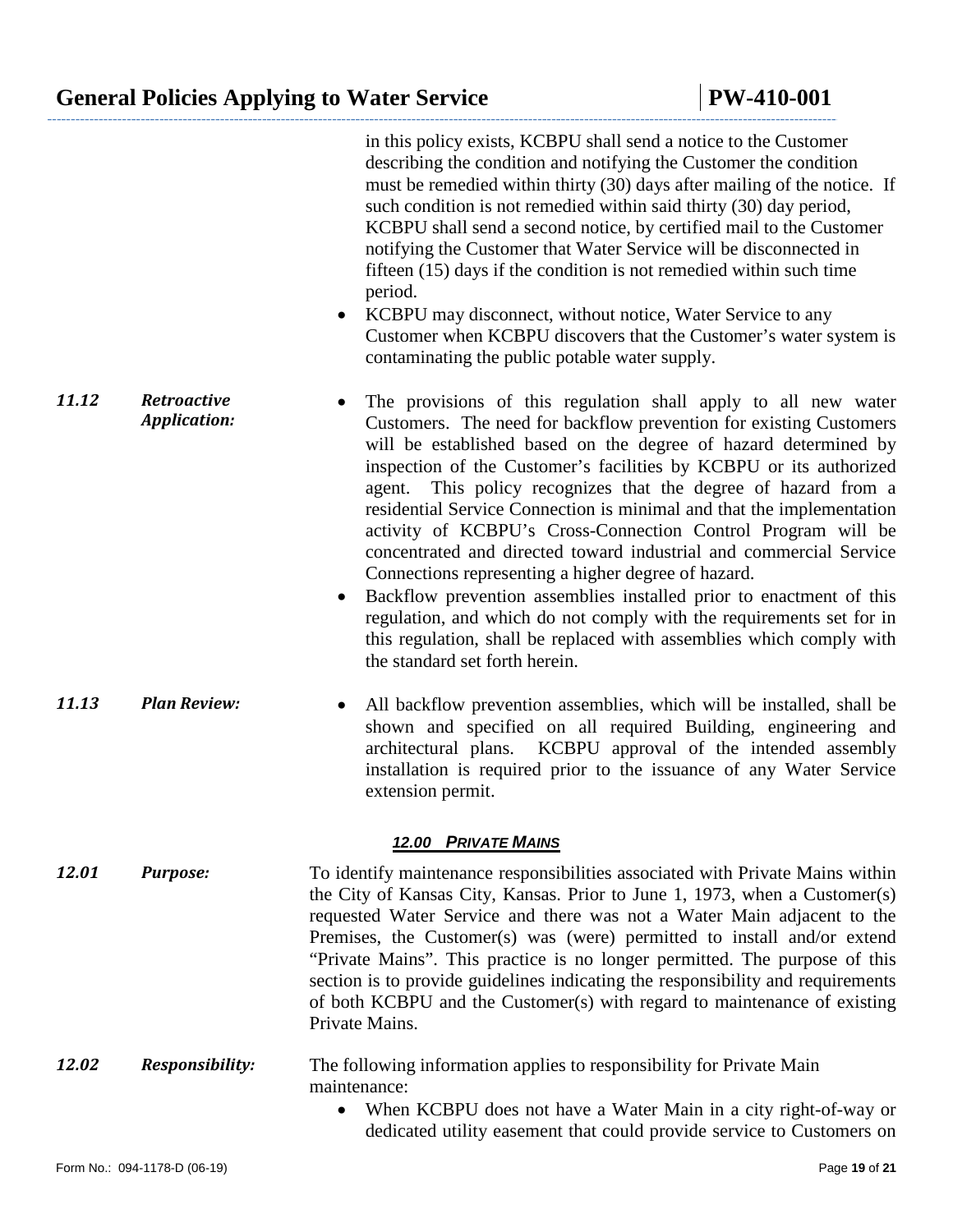|       |                                    | in this policy exists, KCBPU shall send a notice to the Customer<br>describing the condition and notifying the Customer the condition<br>must be remedied within thirty (30) days after mailing of the notice. If<br>such condition is not remedied within said thirty (30) day period,<br>KCBPU shall send a second notice, by certified mail to the Customer<br>notifying the Customer that Water Service will be disconnected in<br>fifteen (15) days if the condition is not remedied within such time<br>period.<br>KCBPU may disconnect, without notice, Water Service to any<br>Customer when KCBPU discovers that the Customer's water system is<br>contaminating the public potable water supply.                                                                                                                                                                                     |
|-------|------------------------------------|------------------------------------------------------------------------------------------------------------------------------------------------------------------------------------------------------------------------------------------------------------------------------------------------------------------------------------------------------------------------------------------------------------------------------------------------------------------------------------------------------------------------------------------------------------------------------------------------------------------------------------------------------------------------------------------------------------------------------------------------------------------------------------------------------------------------------------------------------------------------------------------------|
| 11.12 | Retroactive<br><b>Application:</b> | The provisions of this regulation shall apply to all new water<br>Customers. The need for backflow prevention for existing Customers<br>will be established based on the degree of hazard determined by<br>inspection of the Customer's facilities by KCBPU or its authorized<br>This policy recognizes that the degree of hazard from a<br>agent.<br>residential Service Connection is minimal and that the implementation<br>activity of KCBPU's Cross-Connection Control Program will be<br>concentrated and directed toward industrial and commercial Service<br>Connections representing a higher degree of hazard.<br>Backflow prevention assemblies installed prior to enactment of this<br>$\bullet$<br>regulation, and which do not comply with the requirements set for in<br>this regulation, shall be replaced with assemblies which comply with<br>the standard set forth herein. |
| 11.13 | <b>Plan Review:</b>                | All backflow prevention assemblies, which will be installed, shall be<br>$\bullet$<br>shown and specified on all required Building, engineering and<br>architectural plans. KCBPU approval of the intended assembly<br>installation is required prior to the issuance of any Water Service<br>extension permit.<br><b>12.00 PRIVATE MAINS</b>                                                                                                                                                                                                                                                                                                                                                                                                                                                                                                                                                  |
| 12.01 | <b>Purpose:</b>                    | To identify maintenance responsibilities associated with Private Mains within<br>the City of Kansas City, Kansas. Prior to June 1, 1973, when a Customer(s)<br>requested Water Service and there was not a Water Main adjacent to the<br>Premises, the Customer(s) was (were) permitted to install and/or extend<br>"Private Mains". This practice is no longer permitted. The purpose of this<br>section is to provide guidelines indicating the responsibility and requirements<br>of both KCBPU and the Customer(s) with regard to maintenance of existing<br>Private Mains.                                                                                                                                                                                                                                                                                                                |
| 12.02 | <b>Responsibility:</b>             | The following information applies to responsibility for Private Main<br>maintenance:<br>When KCBPU does not have a Water Main in a city right-of-way or<br>$\bullet$<br>dedicated utility easement that could provide service to Customers on                                                                                                                                                                                                                                                                                                                                                                                                                                                                                                                                                                                                                                                  |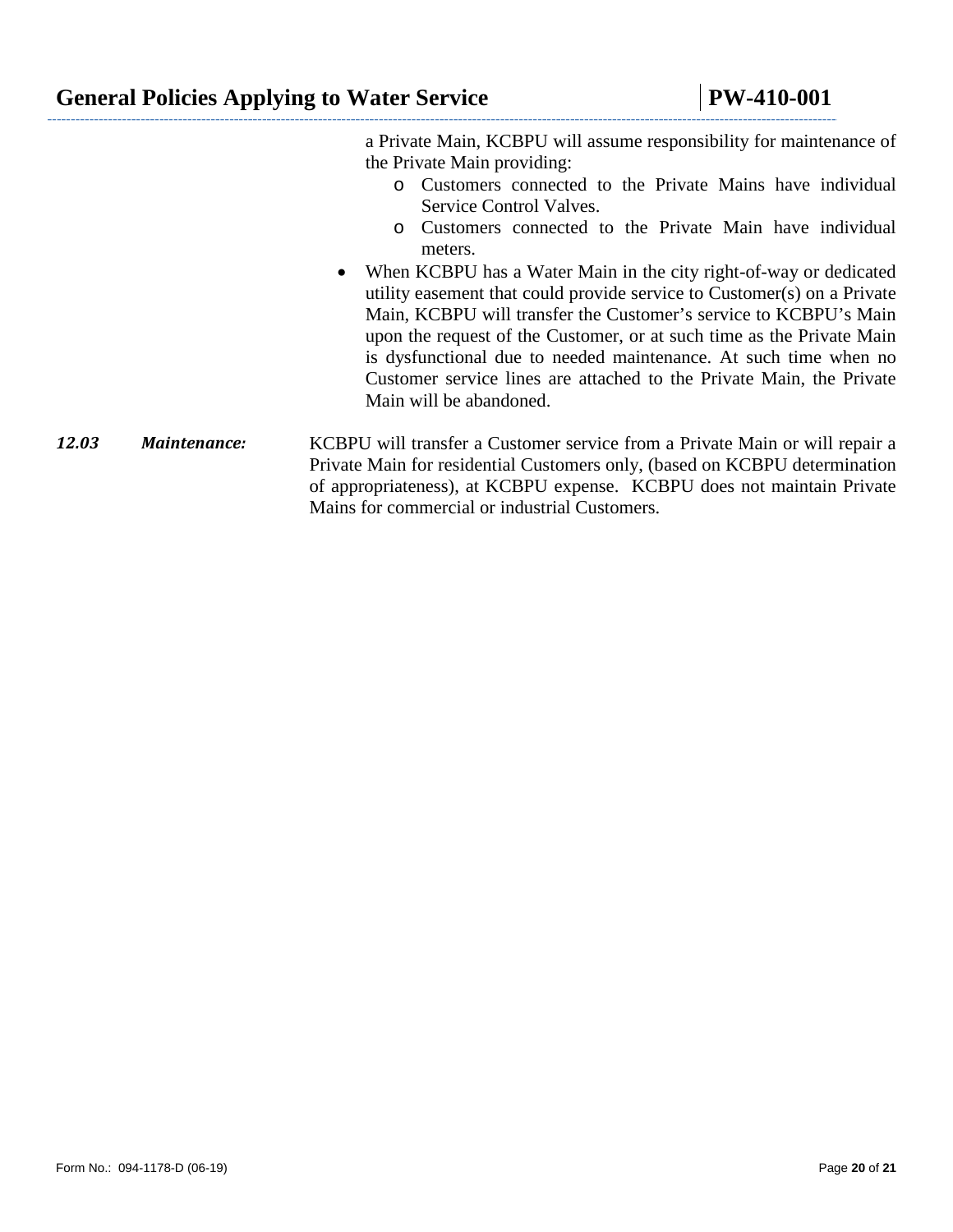a Private Main, KCBPU will assume responsibility for maintenance of the Private Main providing:

- o Customers connected to the Private Mains have individual Service Control Valves.
- o Customers connected to the Private Main have individual meters.
- When KCBPU has a Water Main in the city right-of-way or dedicated utility easement that could provide service to Customer(s) on a Private Main, KCBPU will transfer the Customer's service to KCBPU's Main upon the request of the Customer, or at such time as the Private Main is dysfunctional due to needed maintenance. At such time when no Customer service lines are attached to the Private Main, the Private Main will be abandoned.
- *12.03 Maintenance:* KCBPU will transfer a Customer service from a Private Main or will repair a Private Main for residential Customers only, (based on KCBPU determination of appropriateness), at KCBPU expense. KCBPU does not maintain Private Mains for commercial or industrial Customers.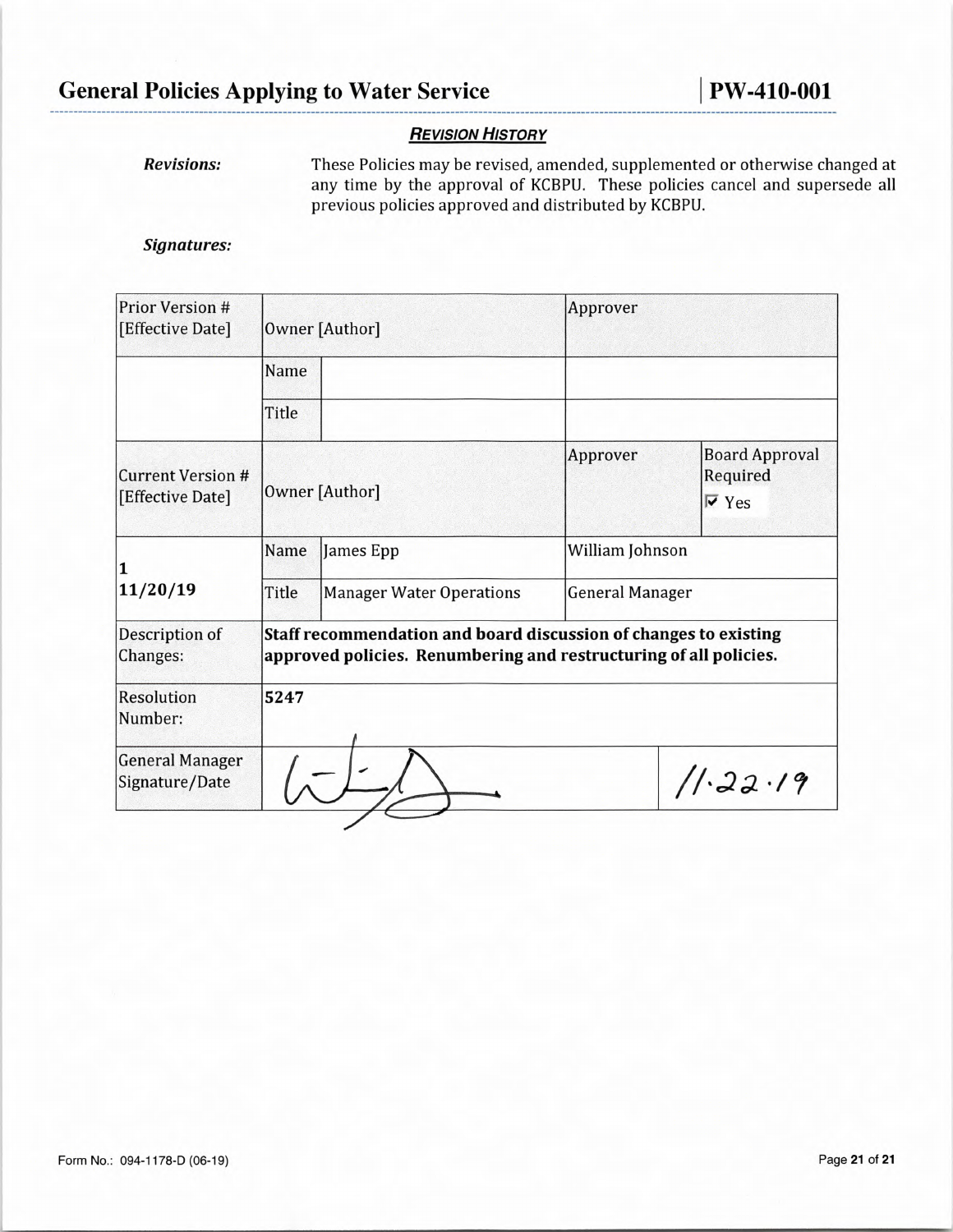#### **REVISION HISTORY**

*Revisions:*  These Policies may be revised, amended, supplemented or otherwise changed at any time by the approval of KCBPU. These policies cancel and supersede all previous policies approved and distributed by KCBPU.

#### *Signatures:*

| <b>Prior Version #</b><br>[Effective Date]   | Owner [Author]                                                                                                                        |                                 | Approver               |                                                         |  |  |
|----------------------------------------------|---------------------------------------------------------------------------------------------------------------------------------------|---------------------------------|------------------------|---------------------------------------------------------|--|--|
|                                              | Name                                                                                                                                  |                                 |                        |                                                         |  |  |
|                                              | Title                                                                                                                                 |                                 |                        |                                                         |  |  |
| <b>Current Version #</b><br>[Effective Date] |                                                                                                                                       | <b>Owner</b> [Author]           | Approver               | <b>Board Approval</b><br>Required<br>$\overline{V}$ Yes |  |  |
| 1                                            | <b>Name</b>                                                                                                                           | James Epp                       | William Johnson        |                                                         |  |  |
| 11/20/19                                     | Title                                                                                                                                 | <b>Manager Water Operations</b> | <b>General Manager</b> |                                                         |  |  |
| Description of<br>Changes:                   | Staff recommendation and board discussion of changes to existing<br>approved policies. Renumbering and restructuring of all policies. |                                 |                        |                                                         |  |  |
| Resolution<br>Number:                        | 5247                                                                                                                                  |                                 |                        |                                                         |  |  |
| <b>General Manager</b><br>Signature/Date     |                                                                                                                                       |                                 |                        | 11.22.19                                                |  |  |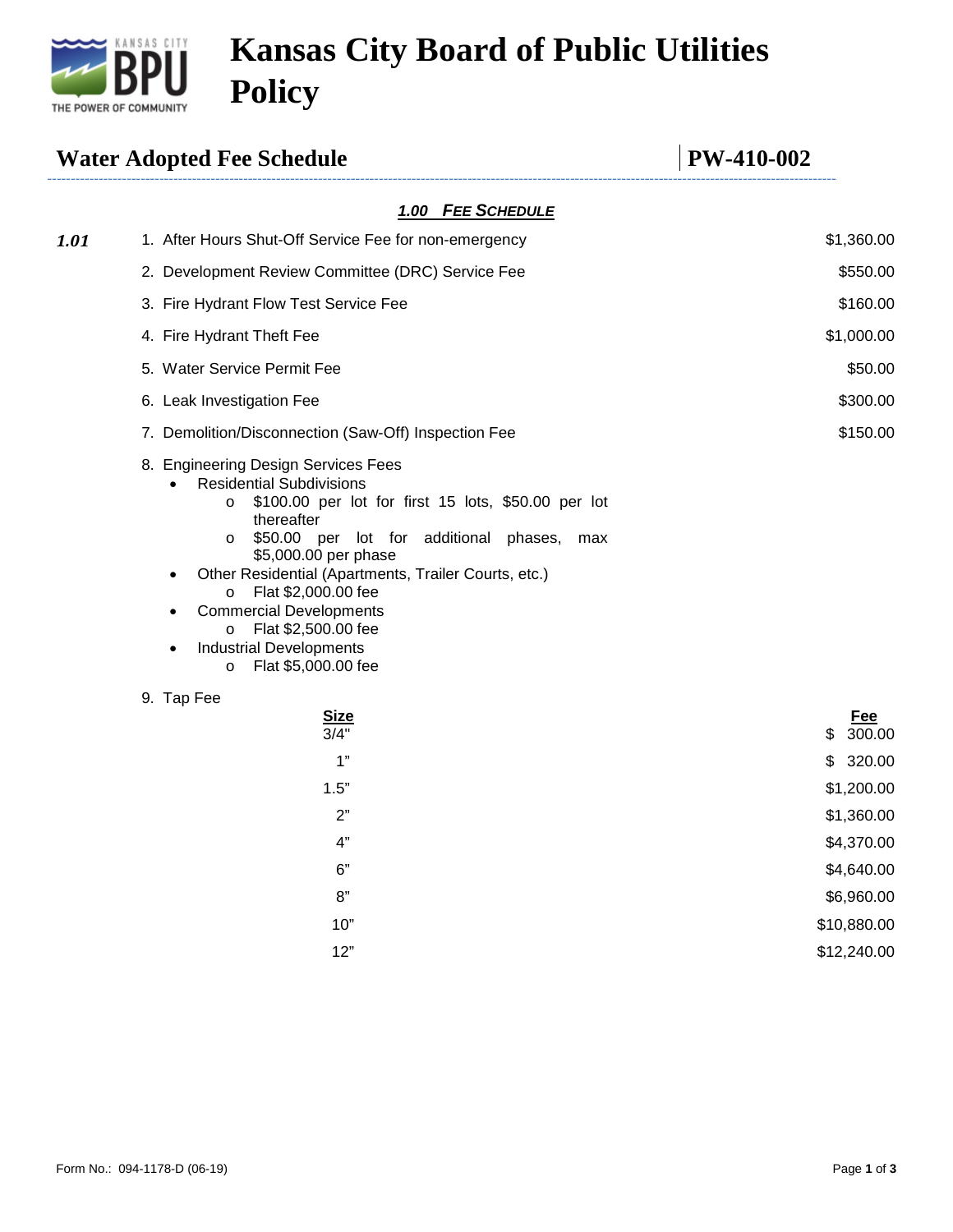

# **Kansas City Board of Public Utilities Policy**

|      | <b>Water Adopted Fee Schedule</b>                                                                                                                                                                                                                                                                                                                                                                                                                                                                          | <b>PW-410-002</b>            |
|------|------------------------------------------------------------------------------------------------------------------------------------------------------------------------------------------------------------------------------------------------------------------------------------------------------------------------------------------------------------------------------------------------------------------------------------------------------------------------------------------------------------|------------------------------|
|      | 1.00 FEE SCHEDULE                                                                                                                                                                                                                                                                                                                                                                                                                                                                                          |                              |
| 1.01 | 1. After Hours Shut-Off Service Fee for non-emergency                                                                                                                                                                                                                                                                                                                                                                                                                                                      | \$1,360.00                   |
|      | 2. Development Review Committee (DRC) Service Fee                                                                                                                                                                                                                                                                                                                                                                                                                                                          | \$550.00                     |
|      | 3. Fire Hydrant Flow Test Service Fee                                                                                                                                                                                                                                                                                                                                                                                                                                                                      | \$160.00                     |
|      | 4. Fire Hydrant Theft Fee                                                                                                                                                                                                                                                                                                                                                                                                                                                                                  | \$1,000.00                   |
|      | 5. Water Service Permit Fee                                                                                                                                                                                                                                                                                                                                                                                                                                                                                | \$50.00                      |
|      | 6. Leak Investigation Fee                                                                                                                                                                                                                                                                                                                                                                                                                                                                                  | \$300.00                     |
|      | 7. Demolition/Disconnection (Saw-Off) Inspection Fee                                                                                                                                                                                                                                                                                                                                                                                                                                                       | \$150.00                     |
|      | 8. Engineering Design Services Fees<br><b>Residential Subdivisions</b><br>\$100.00 per lot for first 15 lots, \$50.00 per lot<br>$\circ$<br>thereafter<br>\$50.00 per lot for additional phases, max<br>O<br>\$5,000.00 per phase<br>Other Residential (Apartments, Trailer Courts, etc.)<br>$\bullet$<br>Flat \$2,000.00 fee<br>$\circ$<br><b>Commercial Developments</b><br>$\bullet$<br>Flat \$2,500.00 fee<br>O<br><b>Industrial Developments</b><br>٠<br>Flat \$5,000.00 fee<br>$\circ$<br>9. Tap Fee |                              |
|      | <u>Size</u>                                                                                                                                                                                                                                                                                                                                                                                                                                                                                                | Fee                          |
|      | 3/4"<br>1"                                                                                                                                                                                                                                                                                                                                                                                                                                                                                                 | 300.00<br>\$<br>320.00<br>\$ |
|      | 1.5"                                                                                                                                                                                                                                                                                                                                                                                                                                                                                                       | \$1,200.00                   |
|      | 2"                                                                                                                                                                                                                                                                                                                                                                                                                                                                                                         | \$1,360.00                   |
|      | 4"                                                                                                                                                                                                                                                                                                                                                                                                                                                                                                         | \$4,370.00                   |
|      | $6"$                                                                                                                                                                                                                                                                                                                                                                                                                                                                                                       | \$4,640.00                   |
|      | $8"$                                                                                                                                                                                                                                                                                                                                                                                                                                                                                                       | \$6,960.00                   |
|      | 10"                                                                                                                                                                                                                                                                                                                                                                                                                                                                                                        | \$10,880.00                  |
|      | 12"                                                                                                                                                                                                                                                                                                                                                                                                                                                                                                        | \$12,240.00                  |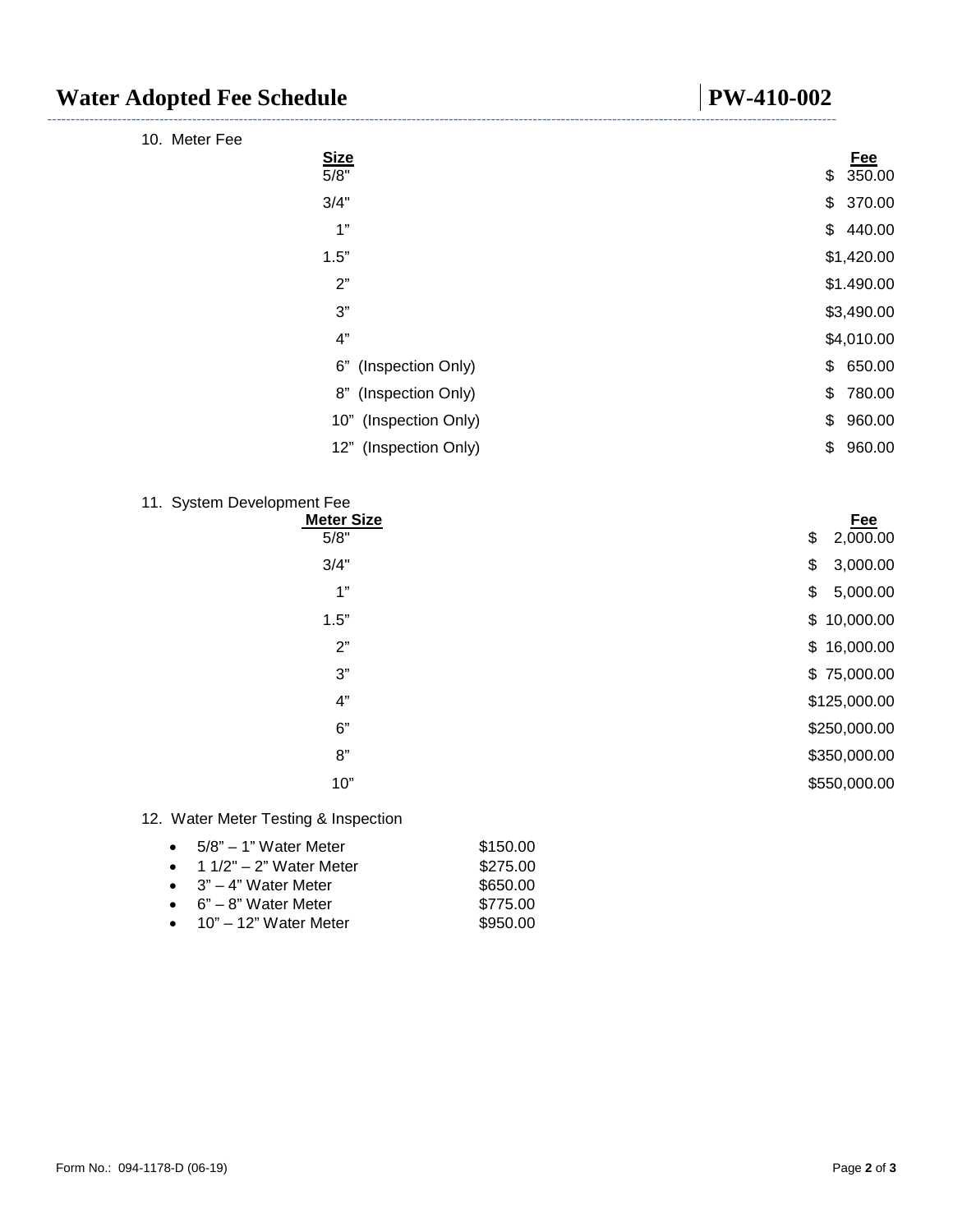|  | <u> VV "410"VV4</u> |  |
|--|---------------------|--|
|  |                     |  |
|  |                     |  |

| <b>Size</b> |                       | Fee          |
|-------------|-----------------------|--------------|
| 5/8"        |                       | \$<br>350.00 |
| 3/4"        |                       | \$<br>370.00 |
| 1"          |                       | \$<br>440.00 |
| 1.5"        |                       | \$1,420.00   |
| 2"          |                       | \$1.490.00   |
| 3"          |                       | \$3,490.00   |
| 4"          |                       | \$4,010.00   |
|             | 6" (Inspection Only)  | \$<br>650.00 |
| 8"          | (Inspection Only)     | \$<br>780.00 |
| 10"         | (Inspection Only)     | \$<br>960.00 |
|             | 12" (Inspection Only) | \$<br>960.00 |

#### 11. System Development Fee

| <b>Meter Size</b> | Fee            |
|-------------------|----------------|
| 5/8"              | \$<br>2,000.00 |
| 3/4"              | \$<br>3,000.00 |
| 1"                | \$<br>5,000.00 |
| 1.5"              | \$10,000.00    |
| 2"                | \$16,000.00    |
| 3"                | \$75,000.00    |
| 4"                | \$125,000.00   |
| 6"                | \$250,000.00   |
| 8"                | \$350,000.00   |
| 10"               | \$550,000.00   |
|                   |                |

12. Water Meter Testing & Inspection

| $\bullet$ 5/8" – 1" Water Meter   | \$150.00 |
|-----------------------------------|----------|
| $\bullet$ 1 1/2" – 2" Water Meter | \$275.00 |
| $\bullet$ 3" – 4" Water Meter     | \$650.00 |
| $\bullet$ 6" – 8" Water Meter     | \$775.00 |
| $\bullet$ 10" – 12" Water Meter   | \$950.00 |
|                                   |          |